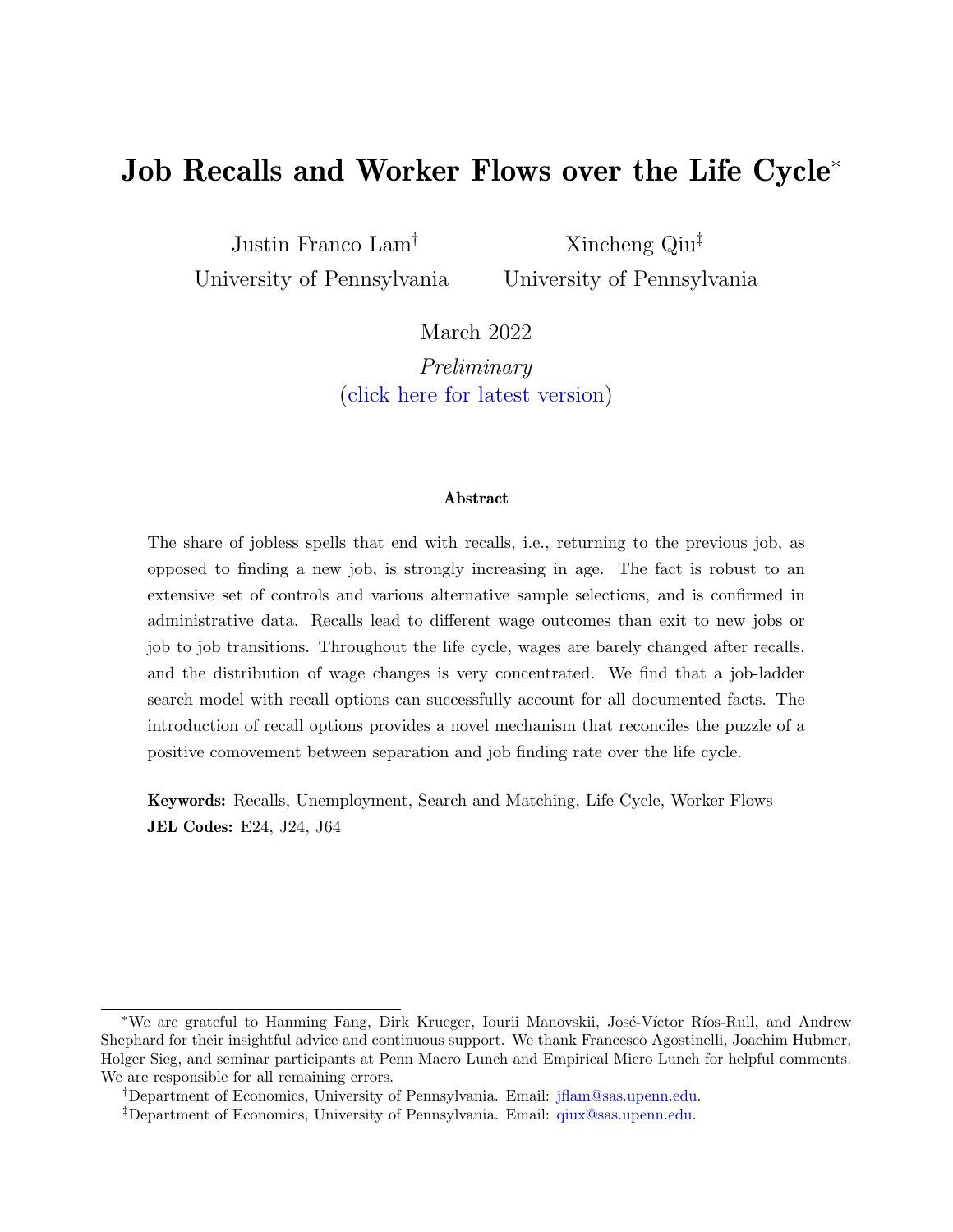## **1 Introduction**

An unemployed worker can leave the unemployment pool by either finding a new job (EUE' transitions) or returning to work for their previous employers (EUE transitions). In the U.S. labor market, over  $40\%$  of unemployment spells end with recalls [\(Fujita and Moscarini](#page-25-0), [2017\)](#page-25-0).<sup>[1](#page-1-0)</sup> The labor market implication of layoffs are very different when recalls are taken into account. For instance, not all layoffs are inherently associated with job destruction, if the match capital can essentially be preserved for a large amount of separations. The pandemic labor market has clearly further corroborated that the incidence of recalls is crucial to understanding labor market dynamics (e.g., [Cajner et al.,](#page-24-0) [2020](#page-24-0); [Forsythe et al.,](#page-24-1) [2020](#page-24-1); [Ganong et al.](#page-25-1), [2021;](#page-25-1) [Hall and](#page-25-2) [Kudlyak,](#page-25-2) [2020\)](#page-25-2).

Given such significant empirical prevalence and theoretical relevance, it is perhaps surprising that recalls are rarely incorporated into labor market research. The relatively scant evidence about recalls documented so far is mostly based on aggregate analyses, which hide dramatic heterogeneity among different workers. For example, given the massive literature on age-earnings profiles, it is natural to ask how does the recall behavior evolve over the life cycle. The main objective of this paper is therefore to study the life-cycle behavior of recalls, as a step towards bridging the gap between the quantitative importance of recalls and the inadequacy of labor market research on recalls.

Using the Survey of Income and Program Participation (SIPP), we document three novel facts on recalls over the life cycle. First, like many other well-known life-cycle patterns such as earnings, the recall share, defined as the share of unemployment-employment transitions that correspond to a recall rather than a new job, exhibits a steep age-gradient.<sup>[2](#page-1-1)</sup> The recall share of an old worker is more than twice as high as that of an young worker. For instance, a 55-year-old worker has a recall share of 60%, while a 25-year-old worker has a recall share of lower than 30%. Such a steep age-gradient in recalls is robust to an extensive set of controls, including gender, education, race, occupation, industry, tenure, unemployment duration, unemployment insurance (UI) status, employer-provided health insurance status, and union status. The pattern is hardly changed if we exclude seasonal jobs. Furthermore, we also confirm the life-cycle profile of recalls in the Quarterly Workforce Indicators (QWI), which is in turn tabulated from the Longitudinal Employer-Household Dynamics (LEHD) linked employer-employee microdata.

<span id="page-1-0"></span><sup>&</sup>lt;sup>1</sup>Recalls are also a prevalent feature in the European labor markets, although to a slightly lesser degree than in the U.S. labor market. For example, see the evidence in [Nekoei and Weber](#page-25-3) [\(2015](#page-25-3)) for Austria (35%), Alba-Ramírez, Arranz and Muñoz-Bullón ([2007](#page-24-2)) for Spain  $(36\%)$ , [Jansson](#page-25-4) ([2002\)](#page-25-4) for Sweden (45%), and [Røed](#page-25-5) [and Nordberg](#page-25-5) [\(2003](#page-25-5)) for Norway (32%). Numbers in the parentheses refer to the estimates of the overall recall share reported by each paper.

<span id="page-1-1"></span><sup>&</sup>lt;sup>2</sup>[Fujita and Moscarini](#page-25-0) ([2017\)](#page-25-0) call this object the "recall rate." We instead reserve the terminology "recall" rate" for the ratio of unemployment-employment transitions that are recalls divided by the unemployment stock, so that it is part of the "job finding rate."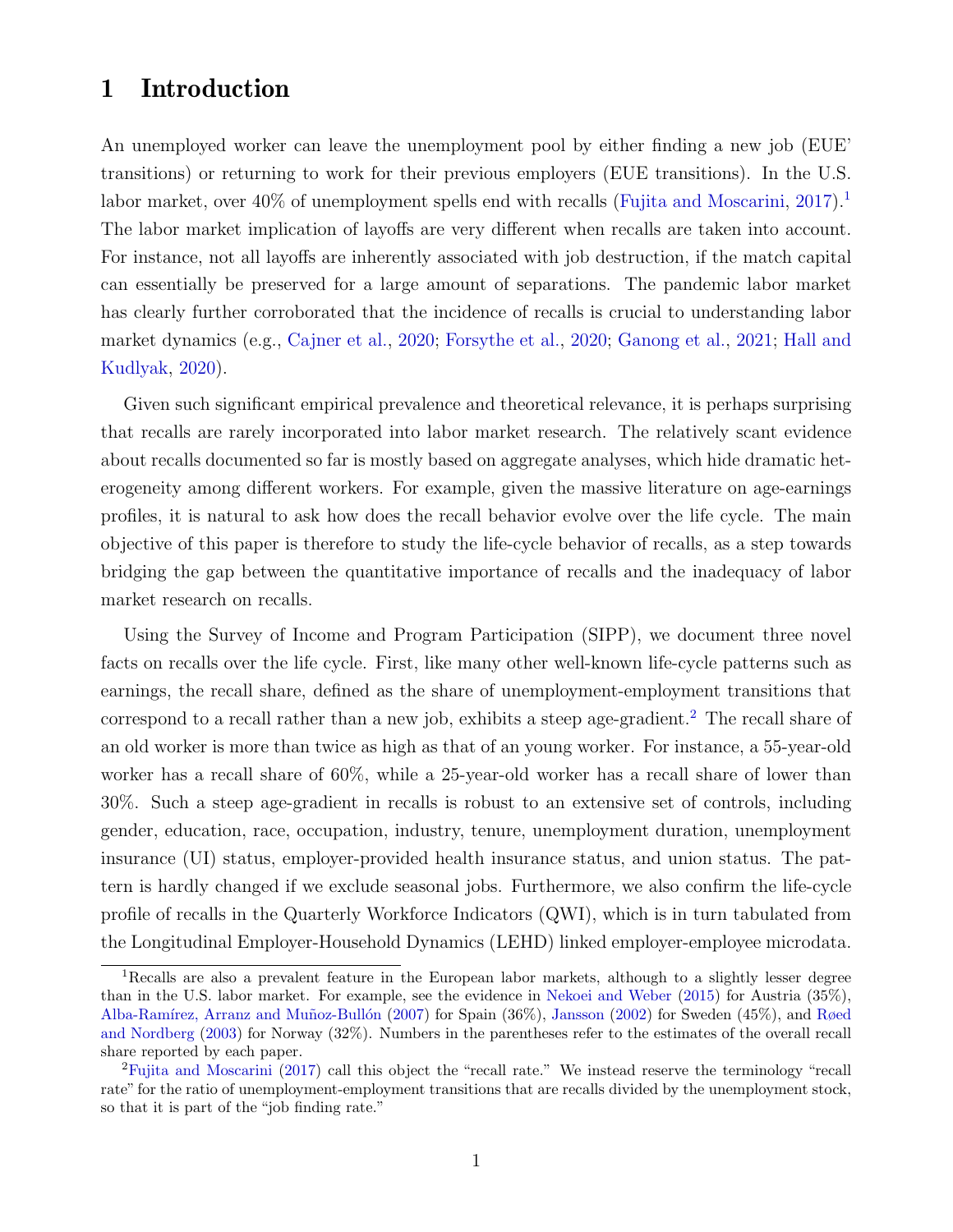Although our main analysis is based on survey data thanks to the richness of SIPP, we corroborate our finding using the high quality of administrative data QWI to ensure that the life-cycle behavior of recalls we document is by no means any artifact of sampling issues.

Second, we further dissect the observed life-cycle profiles of recalls into two components, the *ex ante* expectations of likely to be recalled and the *ex post* outcomes of actually being recalled. Layoffs where workers are noticed with a recall date or expectation are often called "temporary layoffs" (TL). Temporary layoffs differ from recalls to the extent that laid-off workers with a recall expectation may not necessarily get rehired, and laid-off workers without a recall expectation may turn out to get rehired. We find that both the *ex ante* expectations—the share of employment-unemployment transitions that are temporary layoffs, and the *ex post* outcomes—the share of separated workers conditional on temporary layoffs or permanent layoffs that are eventually recalled, are increasing in age. Thus, both contribute to the life-cycle pattern realization of recalls, and we caution that it may lead to errors if one is ignored over the other, for example, by only looking at temporary layoffs.

Third, we examine how different paths of labor market reallocation transitions are associated with ultimate labor market outcomes such as wages. We find that recall (EUE), new job finding (EUE'), and job-to-job switching (EE') differ significantly in wage changes, both in terms of the level of the change and the life-cycle pattern of the wage. Using an event study design, we find that there are little wage changes after recalls, and such persistence in wages before and after recalls holds regardless of the age. However, the distribution of the wage change between the pre-unemployment and post-unemployment jobs for workers who move to a new job is very dispersed and the average wage change decreasing in age. In particular, the wage change for young workers bettween 25 and 30 making EUE' transitions is almost zero on average, while the wage loss for workers older than 50 making EUE' transitions is more than 10%. Interestingly, the wage change for job-to-job switchers (EE' transitions) is also declining in age, although the wage change is positive almost through out the whole life cycle.

To investigate the role of job recalls to labor market dynamics over the life cycle, We extend the Diamond-Mortensen-Pissarides paradigm in two aspects. First, we allow for the potential of returning to a former job after a period of unemployment into the model. Second, we introduce a job ladder of match-specific productivity and allow for on-the-job search to address the lifecycle dynamics of unemployment, separation, job-finding, job-to-job transition, and job recalls. Jobs are occasionally hit by idiosyncratic match productivity shocks, and workers and firms can decide whether to keep producing or separate. A larger fraction of older workers are employed in the top of the job ladder. As a result, they separate less, but are more likely to go back to the previous job conditional on separation, because the match quality is already good. For the same reason, they are less likely to change jobs. The presence of a recall option makes unemployed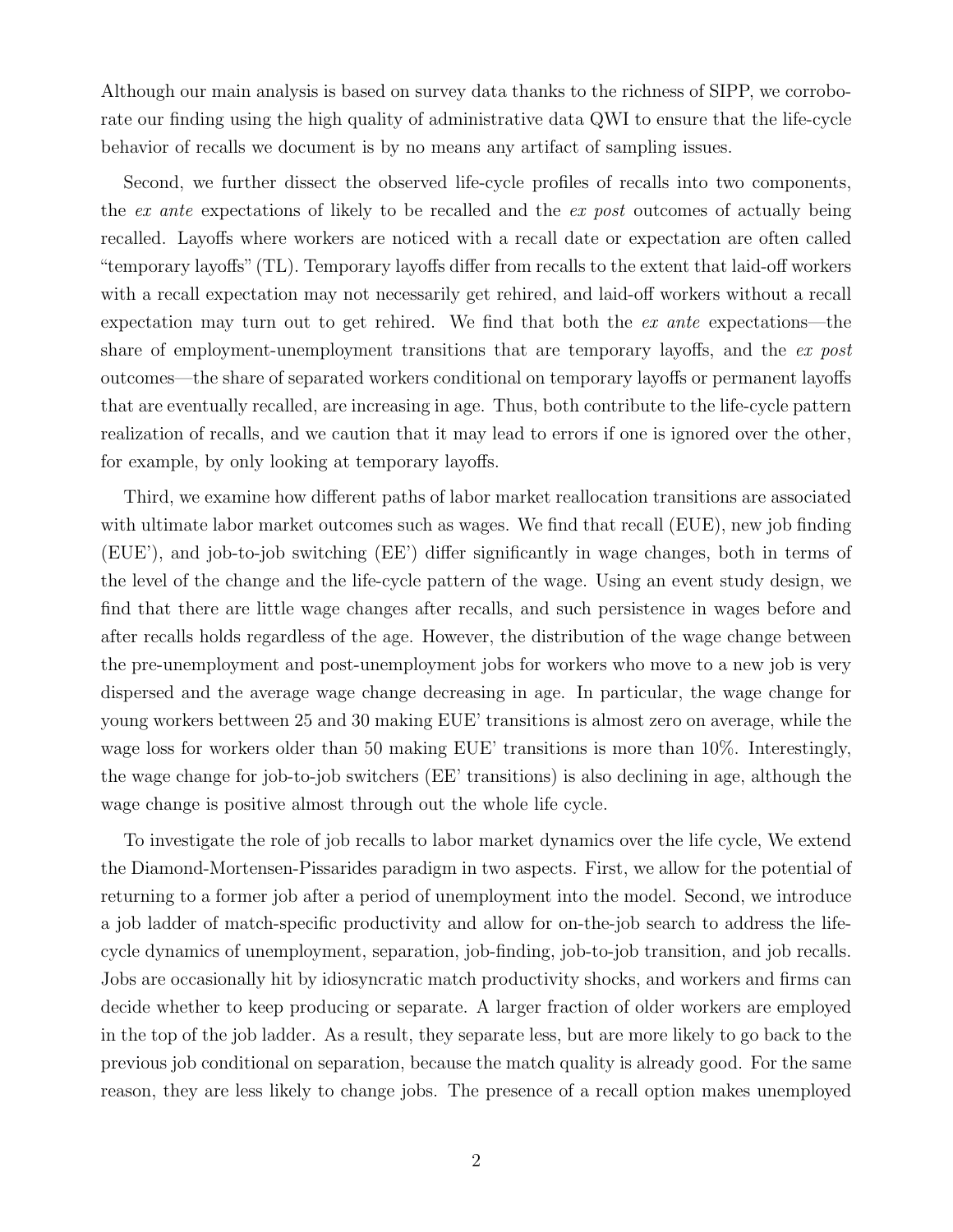worker attached to a job, and hence the job-finding rate behaves similarly to the job-to-job rate, thus rationalizing a puzzle in the literature on the positive comovement of separation rate and job finding rate over the life cycle.

**Related Literature.** Despite the prevalence of recalls in the labor market, there is surprisingly little research on recalls, although there is an extensive literature on temporary layoffs. It is presumably because that the data requirements to measure TL are lower, as the survey only needs to ask the worker at a given point in time whether he or she expects to be recall, whereas to measure recalls one needs to keep track of the worker's labor market history. This paper first contributes to a small literature that documents empirical facts about recalls. Early important contributions include [Katz](#page-25-6) ([1986\)](#page-25-6) using the Waves 14 and 15 of the Panel Study of Income Dynamics (PSID), and [Katz and Meyer](#page-25-7) [\(1990](#page-25-7)*b*) using a supplemental survey of a sample of unemployment insurance (UI) benefits recipients from Missouri and Pennsylvania between October 1979 and March 1980. Both papers are among the first to notice the importance of accounting for recalls in the analysis of unemployment. More recent contributions include [Fujita and Moscarini](#page-25-0) [\(2017](#page-25-0)), who revive the academic interest in recalls by documenting the large magnitude and strong cyclicality of recalls using SIPP, a nationally representative sample covering twenty years. They present a rich set of facts about recalls at the aggregate levels, for example, that recalled workers have longer pre-separation tenure, shorter unemployment duration, more stable post-separation employment relationship, and higher occupational mobility. We complement their paper by unveiling the aggregate patterns over the life cycle.

Although recalls and temporary layoffs are two closely related concepts, we elaborate their distinction from a life cycle point of view. [Nekoei and Weber](#page-25-3) ([2015](#page-25-3)) find Austrian administrative data that 19% of permanent separations are in fact unexpectedly recalled *ex post*, while only 58% of temporary layoffs end up with actual recalls. Similar findings are also confirmed by [Fujita and Moscarini](#page-25-0) [\(2017\)](#page-25-0) for the US, where around 85% of temporary layoffs and 17% of permanent separations are recalled. Although recalls align much more closely with TLs in the US than in Austria, the cross-sectional correlation between TL and recall is still only 0.67. [Nekoei and Weber](#page-25-8) ([2020](#page-25-8)) is an important step to build up the facts on temporary layoffs and recalls. We complement their study by providing a life cycle perspective of TL and recalls.

The policy relevance of recalls is most often related to the design of the unemployment insurance system, starting from the pioneering work by [Feldstein](#page-24-3) ([1976\)](#page-24-3) and [Topel](#page-26-0) [\(1983\)](#page-26-0). It is well understood that the way how UI is financed can affect workers and firms separation and job search behavior. [Albertini, Fairise and Terriau](#page-24-4) ([2014](#page-24-4)) find that UI recipients are more likely to be recalled. They argue that the higher incidence of recalls among UI recipients is largely accounted for by experience rating in the UI financing system. Under the ER system, the firm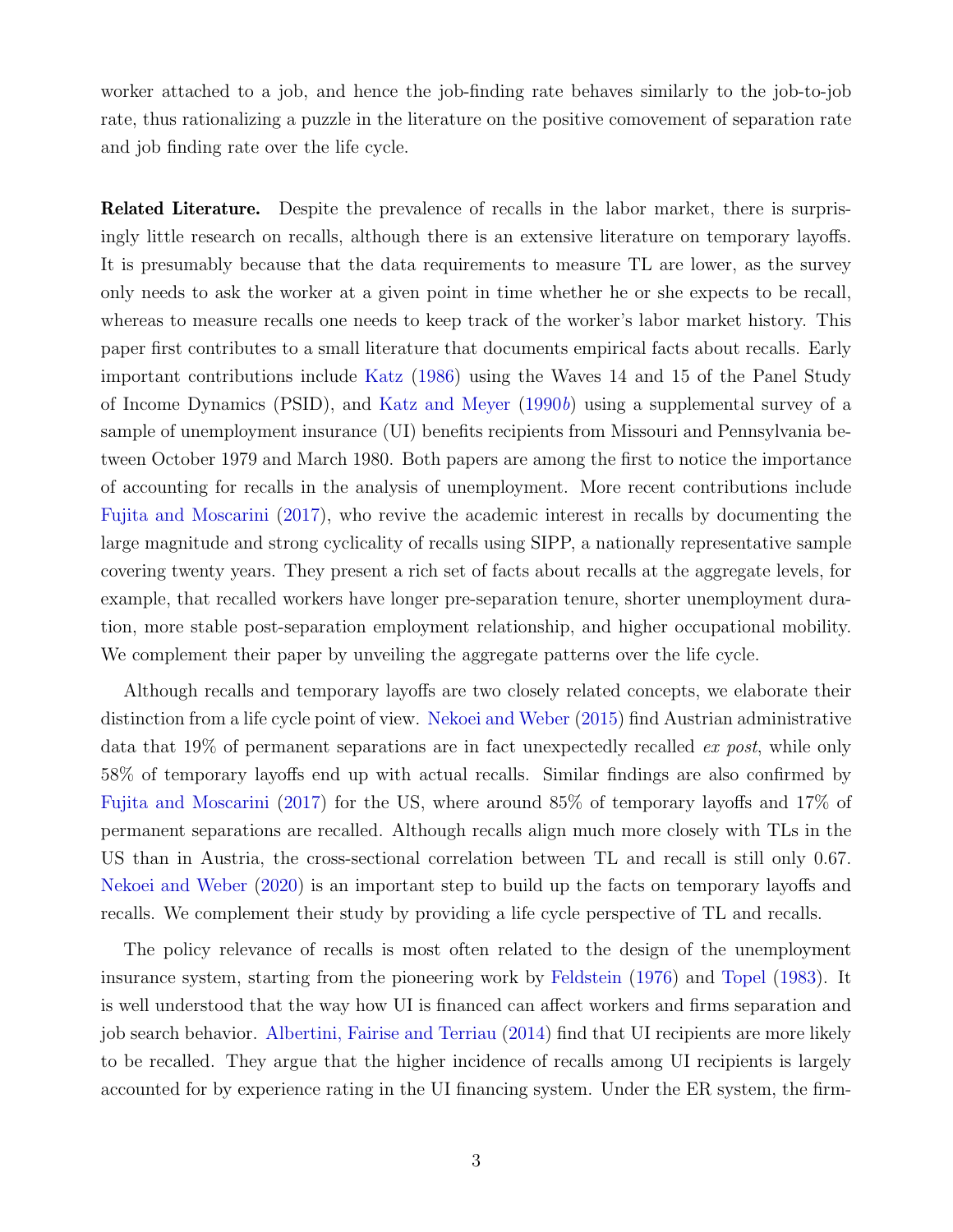specific tax rate would be higher if its laid-off workers keep collecting UI benefits. Therefore, firms essentially internalize part of the impact of layoffs on workers. We find that although UI affects the level of recalls, it hardly affects the age profile of recalls.

Second, this paper adds to the theoretical models on recalls. [Feldstein](#page-24-3) ([1976](#page-24-3)) is the first to provide a theory for temporary layoffs and study how they are effected by unemployment insurance and tax policies. [Fujita and Moscarini](#page-25-0) ([2017](#page-25-0)) introduce a recall option in the workhorse search and matching model a là [Mortensen and Pissarides](#page-25-9) [\(1994\)](#page-25-9) and study its business cycle behavior. One key distinction in our model, on top of the obvious one that we have a life cycle model, is that we assume mothballing positions is costly, while mothballing is free in [Fujita](#page-25-0) [and Moscarini](#page-25-0) [\(2017\)](#page-25-0). Fernández-Blanco [\(2013\)](#page-24-5) studies a steady-state version of the model and firms can commit to contracts. The key trade-off is between providing workers with insurance and with incentives not to search while waiting for a recall. The "rest unemployment" by [Al](#page-24-6)[varez and Shimer](#page-24-6) ([2011](#page-24-6)) can also be interpreted as unemployment without active job search by workers who have a strong expectation of recall.

Third, this paper provides a novel perspective to worker flows over the life cycle and contributes to life-cycle search models. The life cycle profiles of EU rate, UE rate, and EE rate, as well as transitions in and out of the labor force, have been documented by [Menzio, Telyukova](#page-25-10) [and Visschers](#page-25-10) [\(2016\)](#page-25-10) using the 1996 panel of the SIPP and Choi, Janiak and Villena-Roldán [\(2015\)](#page-24-7) using the monthly data files from the Current Population Survey (CPS) between January 1976 and April 2013. However, a summary statistics of job finding rate masks vast heterogeneity in the job finding behavior. For example, we find that although the job finding rate is relatively flat over the life cycle (it is slightly declining if anything), but for old workers most of the job finding is returning to previous employers. Theoretical contributions of worker flows over the life cycle include Chéron, Hairault and Langot ([2011](#page-24-8)), Chéron, Hairault and Langot [\(2013\)](#page-24-9), [Esteban-Pretel and Fujimoto](#page-24-10) [\(2014\)](#page-24-10), [Menzio, Telyukova and Visschers](#page-25-10) ([2016](#page-25-10)), [Gorry](#page-25-11)  $(2016)$  and Cajner, Güner and Mukoyama  $(2021)$ . We contribute to this literature by both empirically documenting the important heterogeneity of recalls over the life cycle and theoretically providing a life cycle search model that is consistent with the facts.

**Road Map.** The rest of the paper is organized as follows. In Section [2,](#page-5-0) we describe the empirical facts of recalls over the life cycle. In Section [3,](#page-13-0) we describe the model and show that its theoretical implications are in line with the data. Section [4](#page-19-0) presents the quantitative performance of the model. Section [5](#page-23-0) performs an experiment of a drop in the matching efficiency and examines its differential impact on young and old workers. Section [6](#page-23-1) concludes and discusses future directions.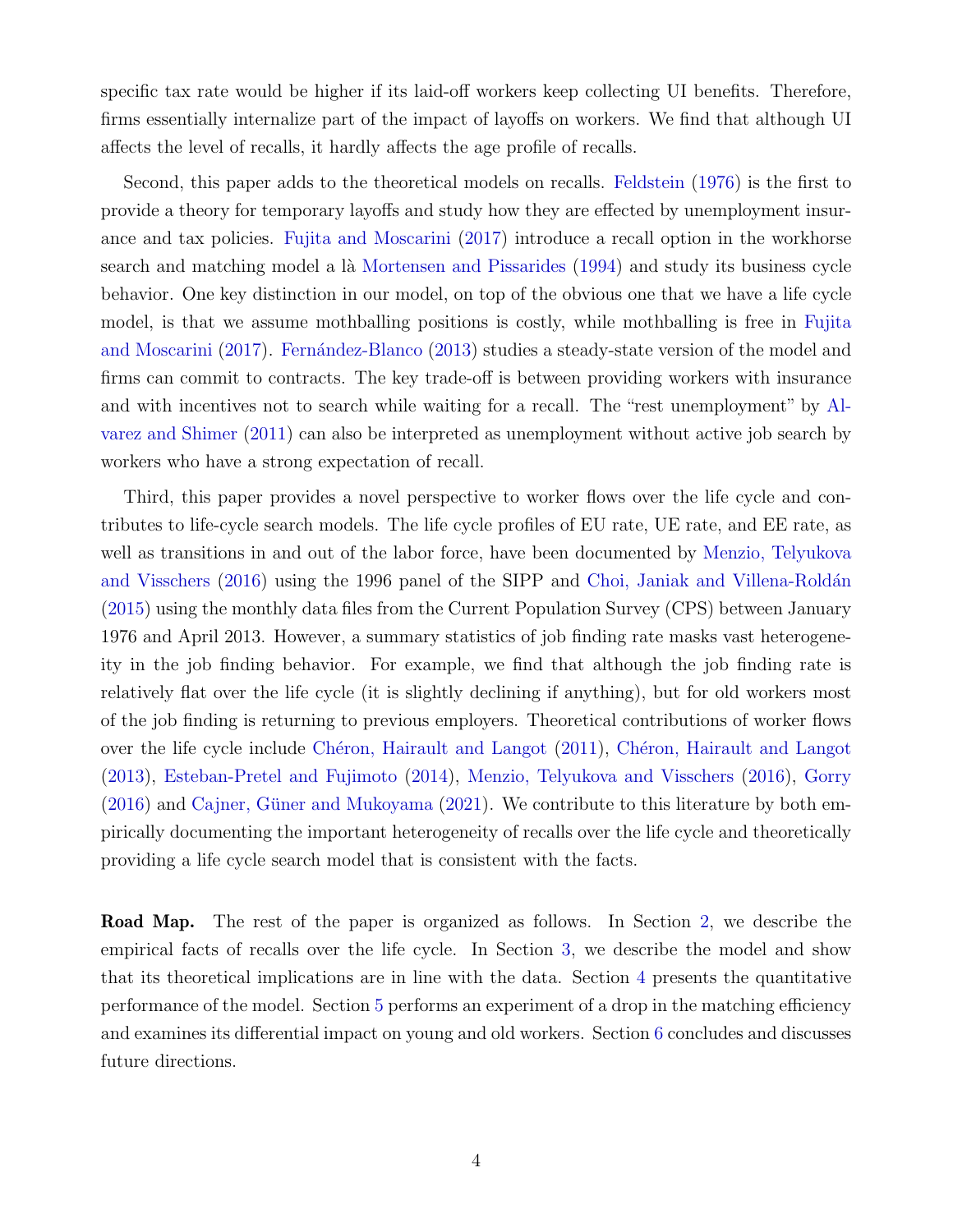### <span id="page-5-0"></span>**2 Empirical Facts**

#### **2.1 Data and Definition**

We used the Survey of Income and Program Participation (SIPP), a collection of panel data that begins in different years, to document the life cycle behavior of job recalls. In particular, the panels used for the analysis are: 1990, 1991, 1992, 1993, 1996, 2001, 2004 and 2008.

For each interview (also called a wave) in SIPP, questions will be asked about the preceding four-month period, hence our analysis can be conducted on a monthly frequency. The most important variable is the unique job ID assigned to each job of a respondent, where SIPP defines a job as a respondent-employer match. This allows us to identify if a worker has returned to their previous employer. In particular, we define an event to be a job recall if the worker has gone through a "employed-non employed-employed" transition (*ENE*) and returned to the same employer just before separation. Following [Fujita and Moscarini](#page-25-0) [\(2017\)](#page-25-0), we only consider job recalls to the most recent employer before separation and do not study recalls to other employers. Denoting *ENE<sup>t</sup>* as the number of workers who get separated to non-employment at age t and get recalled back to their most recent employer and *ENE′ t* as the number of workers who separated from their job at age t and get out of non-employment to new employers, we can then define the recall share at age *t* as:  $\frac{ENE_t}{ENE_t+ENE'_t}$ . Note that in  $ENE'_t$  we exclude the cases where workers haven't had a job before, because by definition they cannot be recalled.

The assignment of job ID, however, has an issue. When a worker goes jobless for the entire four month wave, SIPP will assign a different job ID when they get employed next time, even though in reality this employer may be the same as just before the non-employment. The only exception is when a worker is temporarily laid off, then the last job ID will be carried forward. Fortunately, [Stinson](#page-25-12) ([2003](#page-25-12)) resolved this problem in panels 1990-1993 by retrospectively using information of the entire panel of each individual record, which is not available to interviewers when the survey is ongoing. Therefore, we regard the job IDs as reliable in the pre-1996 panels. Although the post-1996 panels still have the aforementioned issues with the job ID, thanks to the SIPP redesign in 1996, one advantage they have is that the definitions of labor market status are consistent with the monthly CPS. All in all, our main results on recall share will be based on the pre-1996 panels because job IDs are the most reliable there, while analyses that condition on labor market status will be based on the post-1996 panels with the same job recall imputation procedure as [Fujita and Moscarini](#page-25-0) [\(2017\)](#page-25-0). Robustness check using different panels are included in the appendix.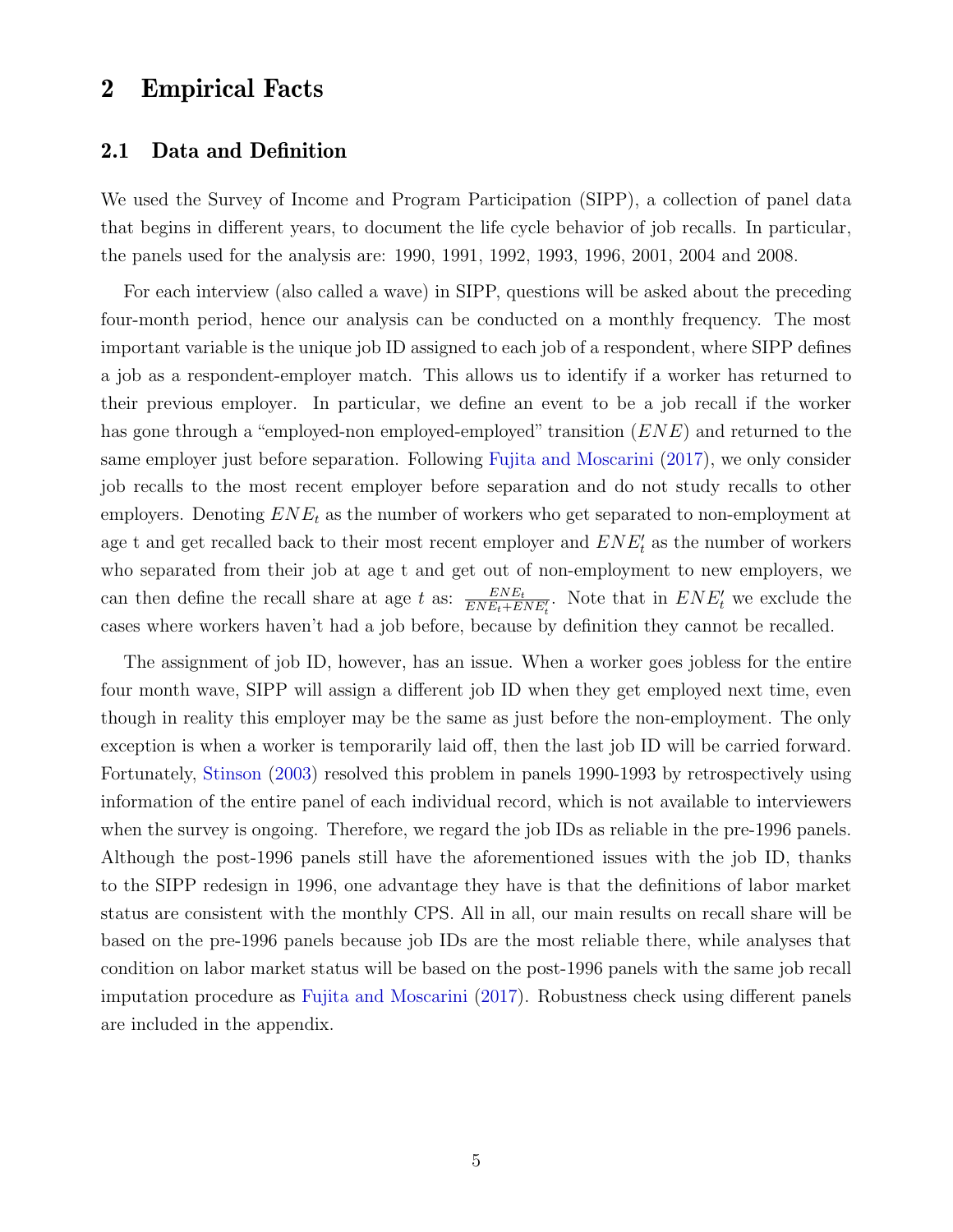#### **2.2 Life-Cycle Behavior of Recall**

<span id="page-6-0"></span>The main empirical fact is the increase in recall share over age. We plot a bin scatter graph of recall share over age in figure [1](#page-6-0) and found that it almost doubled from 30% at age 23 to 58% at age 55.

Figure 1: Recalls over the Life Cycle



Notes: The figure plots the life cycle profile of the recall share.

#### **2.3 Robustness of the Fact**

**Administrative Dataset.** To cross check the increase in recall share over age is not due to SIPP mismeasurement, we used the high quality administrative data Quarterly Workforce Indicator (QWI) to document recall share over age as well. The definition of recalls in QWI is not completely consistent with our construction in SIPP. First, there is a time aggregation issue because QWI is of quarterly frequency while we construct recall share in SIPP based on monthly observations. Thus, QWI might miss the recalls that happened within a quarter. Second, when calculating the share of hires that are recalls, QWI does not restrict attention to hires from the most recent employer, allowing for recalls to any employers that the worker has worked for within a year and possibly without non-employment spell. To take care of the discrepancy, we reconstruct the recall share in SIPP to be consistent with the QWI. We collapse our monthly data to a quarterly frequency and allow for recalls to any employers that the worker has worked for within a year, possibly without non-employment spell. The results are plotted in figure [2.](#page-7-0) Reassuringly, the two profiles are similar to each other.

**Extensive Controls.** Robustness check with various controls are also conducted by running the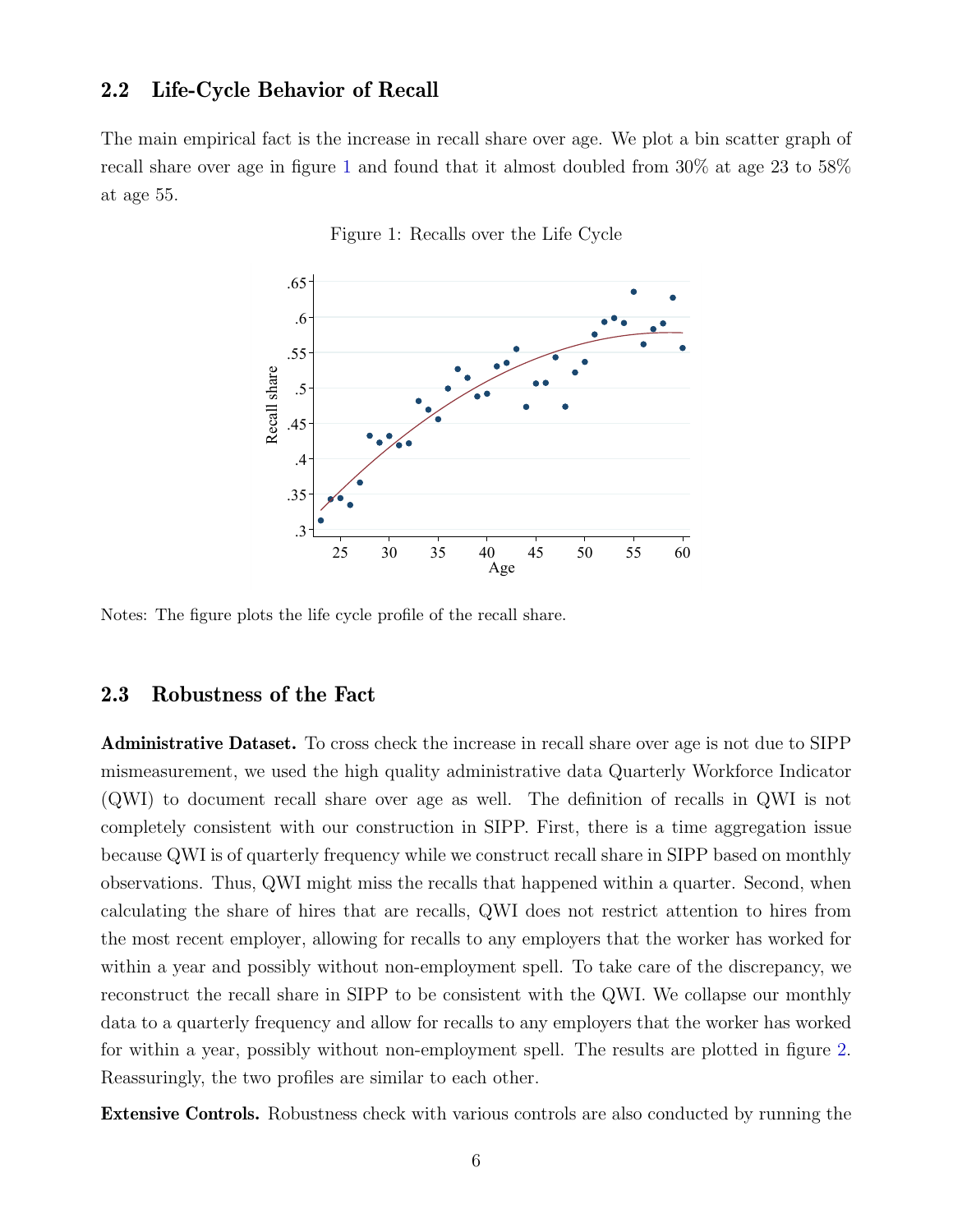<span id="page-7-0"></span>Figure 2: Recalls over the Life Cycle in QWI (Alternative Measure)



Notes: The figure reconciles the life cycle profile of recall share in Quarterly Workforce Indicator (QWI) and SIPP.

following regression:

$$
Recall = \alpha + \beta Age + \gamma X + \varepsilon,
$$

where Recall is a dummy variable indicating whether the worker has been recalled. We then transform it into percentage terms by scaling it up by 100 so that we can interpret the coefficient in terms of recall shares. *X* is a vector of control variables. We run four sets of regression and report the coefficient in front of age in Table [1.](#page-8-0) In all of the specification, the coefficient in front of age is statistically significant and economically meaningful. In the second column, we include demographics: gender, education level, race and year dummies. In the third column, we add job characteristics to the second column controls: union, employer provided health insurance, occupation and industry. In the fourth column we include job tenure quadratic to the third column. In the fifth column, we add unemployment duration. In the sixth column, we add unemployment insurance recipiency and unemployment insurance amount. In the final column, we exclude seasonal workers.

**Unemployment insurance.** Although it has been documented that UI is an important factor that affects recalls ([Feldstein](#page-24-3), [1976;](#page-24-3) [Katz and Meyer,](#page-25-7) [1990](#page-25-7)*b*,*[a](#page-25-13)*; [Albertini, Fairise and Terriau,](#page-24-4) [2014](#page-24-4)), we show that it does not drive the life cycle pattern we find. In particular, even after we control for a dummy variable indicating the UI recipiency status and the amount of UI benefits the worker received, the slope of age-recalls profile is barely changed.

**Seasonal work.** One natural concern is that most of the recalls are seasonal jobs. For example, [Nekoei and Weber](#page-25-3) ([2015](#page-25-3)) document that temporary layoffs are disproportionately common in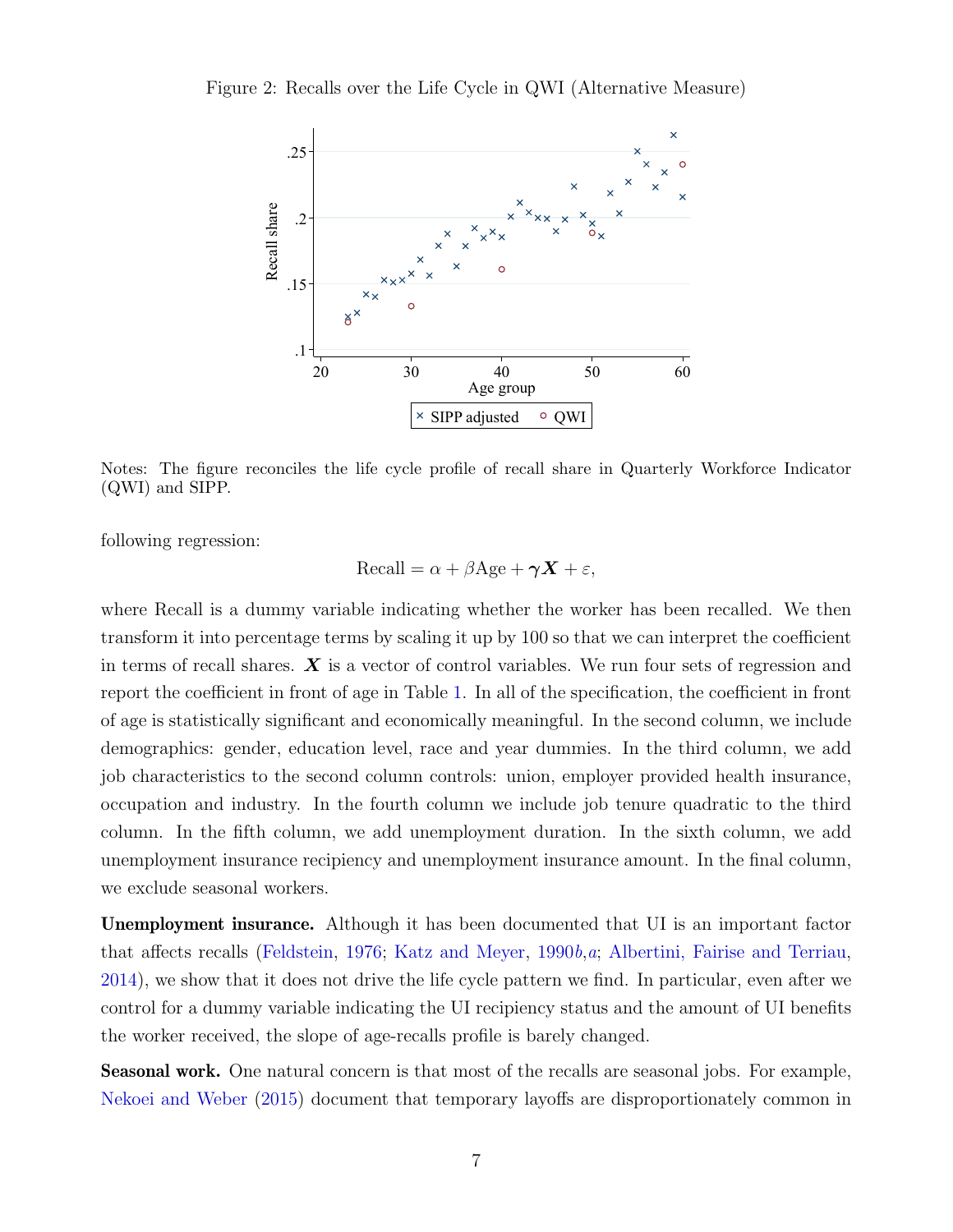the construction and tourism sector, although they are present in all other sectors as well. We define seasonal work following [Coglianese and Price](#page-24-12) [\(2020\)](#page-24-12). Even after we exclude seasonal jobs, the age-gradient in the recall share still exists and is almost as steep as in the full sample.

<span id="page-8-0"></span>

|              |            | (2)          | $\left( 3\right)$ | $\left(4\right)$ | (5)        | (6)        | 7          |
|--------------|------------|--------------|-------------------|------------------|------------|------------|------------|
| age          | $0.759***$ | $0.720***$   | $0.526***$        | $0.521***$       | $0.530***$ | $0.528***$ | $0.502***$ |
|              | (0.038)    | (0.038)      | (0.038)           | (0.038)          | (0.037)    | (0.037)    | (0.040)    |
| Control      |            | Demographics | Job Char.         | Job Tenure       | U Duration | UI         | Seasonal   |
| Observations | 17602      | 17602        | 17537             | 17537            | 17537      | 17537      | 14754      |
| R-squared    | 0.02       | 0.03         | 0.11              | 0.11             | 0.15       | 0.15       | 0.16       |

Table 1: Regression Results

Standard errors, \* p*<*0.10, \*\* p*<*0.05, \*\*\* p*<*0.01

Notes: This table reports the regression results of various specifications. See main text for details.

#### **2.4 Ex Ante vs Ex Post**

Is the increase in recall share over age driven by ex-ante arrangements or expectations (i.e. older workers separate more often with the bilateral expectation of getting recalled) or ex-post realisation (i.e. older workers get recalled more often regardless of bilateral expectation)?

We examine this by exploiting the difference between temporarily separated workers and permanently separated workers. Temporarily separated workers are separated workers with arrangements or expectations to return to the employer; whereas permanently separated workers are separated workers with no such expectations. A crude within-between decomposition is performed where we looked at the life cycle recall share for temporarily separated and permanently separated workers (within margin, ex-post) and the portion of temporarily separated workers over the life cycle (between margin, ex-ante). We follow [Nekoei and Weber](#page-25-3) ([2015](#page-25-3)) and [Katz and Meyer](#page-25-7) ([1990](#page-25-7)*b*) to measure recall expectation (and hence define temporary layoffs) at the beginning of the unemployment spell. The ex post rates we report are much more extreme than [Nekoei and Weber](#page-25-3) [\(2015\)](#page-25-3).

It turns out that both margins contribute to the increase in recall share over age. There are more older workers than young workers that think they are temporarily laid off. That is, hence a larger portion of old separated workers have ex-ante expectations of getting recalled. The life cycle profiles of *ex post* recall share for both temporarily separated workers and permanently separated workers are also increasing with age. As a result, we cannot ignore one or the other.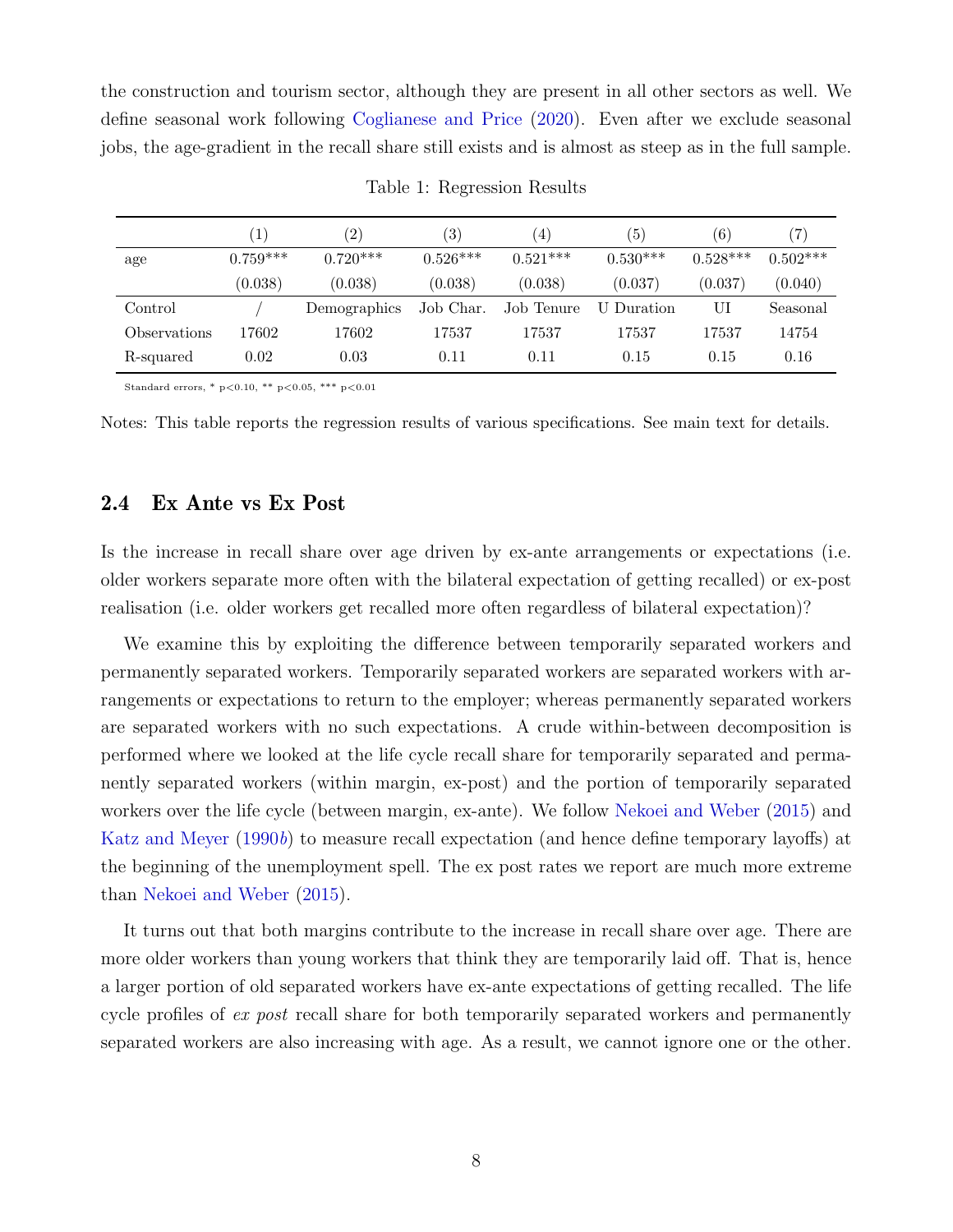

Notes: The figure plots that portion of separations that are temporary layoffs in the top panel and the ex post realized recall share conditional on temporary or permanent layoff in the bottom panel.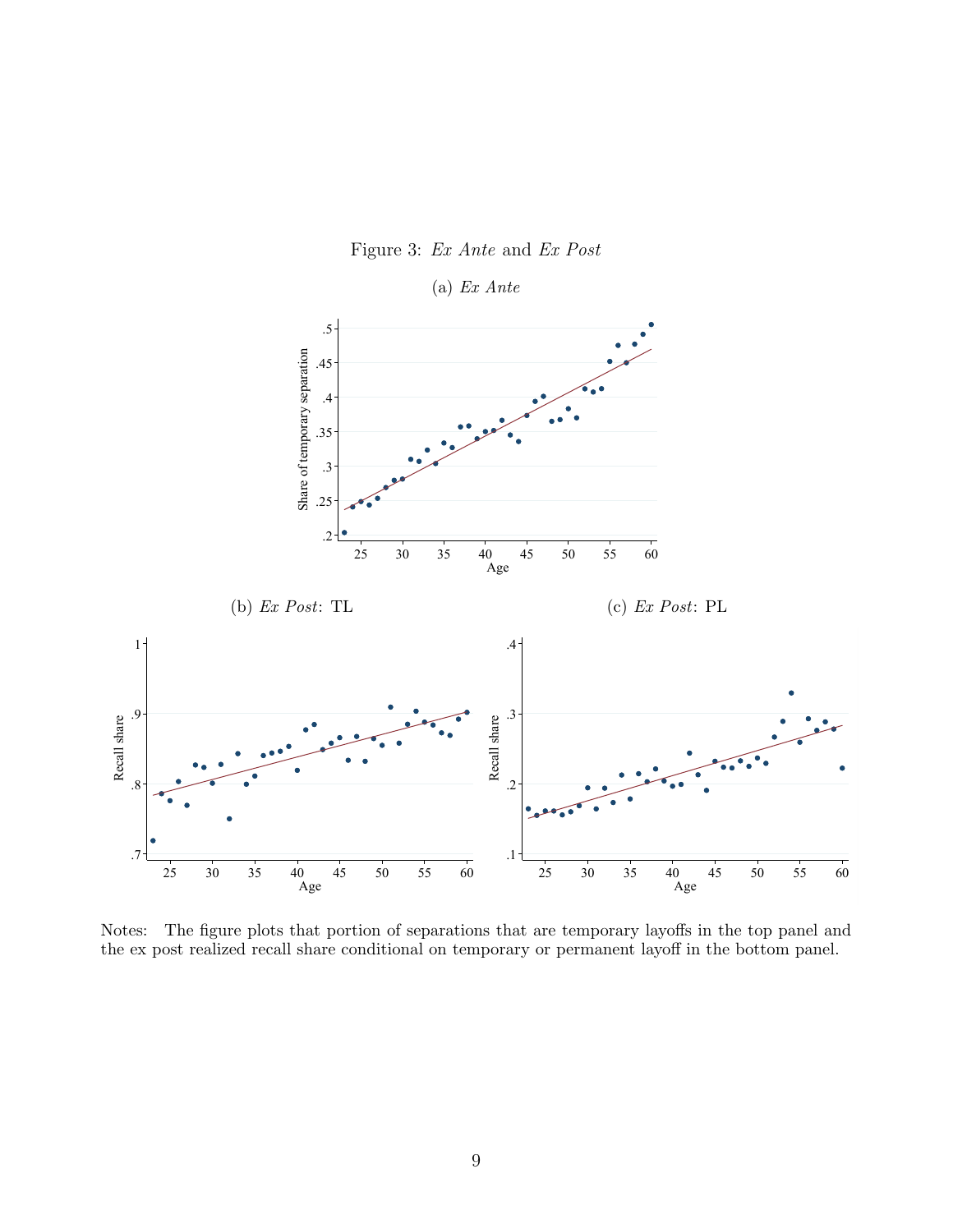#### **2.5 Wage Changes**

Now we turn to the wage outcome of various labor market transitions: recall (EUE), new job finding (EUE'), and job-to-job switching (EE'). Using an event study design, we examine the real wage change before and after an "event" (one of EUE, EUE', or EE'), and contrast the behavior of the young (below or equal to age 35) and the old (above age 35 and below or equal to 60). We focus on workers who have worked on the job for at least 5 months both before separation and after separation.

The regression specification is the following:

$$
\ln w_{is\tau} = \alpha + \sum_{\tau=-4}^{4} \beta_{\tau} I_{is\tau} + \gamma \mathbf{X}_{is} + \varepsilon_{is\tau},
$$

where  $\ln w_{is\tau}$  denotes the log real wage of worker *i* at  $\tau$  months before or after the event *s*. The event period is defined as relative to the month the worker gets separated and becomes non-employed. We take away the last month on the job before separation and the first month on the job after separation to reduce noise on wage information. Therefore, event time negative one here denotes the second last month on the job. The base period is set to be the second last month on the job before separation. *X* are a set of controls including education, race, gender, occupation before separation, industry before separation, and year dummies. *Iist* is a set of indicators and takes 1 for worker *i* at  $\tau$  periods before or after the event *s*.  $\beta_{\tau}$ 's are the main coefficients of interest and are plotted in Figure [4](#page-11-0).

Recalled workers did not experience real wage changes regardless of age, whereas for workers finding new employers, old workers on average experienced a much higher wage loss than young workers. Workers making job-to-job transitions have a positive wage change on average, and expected wage increase is larger for young workers than old workers.

Instead of focusing on the mean, the whole distribution of wage changes is also informative. In Figure [5,](#page-12-0) we contrast the distribution of log real wage for recalled workers and those who find a new employers for both young and old. We find that for both young and old, the distribution for those who go to a new employer has a larger dispersion than those who are recalled. See Appendix Figure [A-2](#page-29-0) for the distribution of wage changes including job-to-job transitions.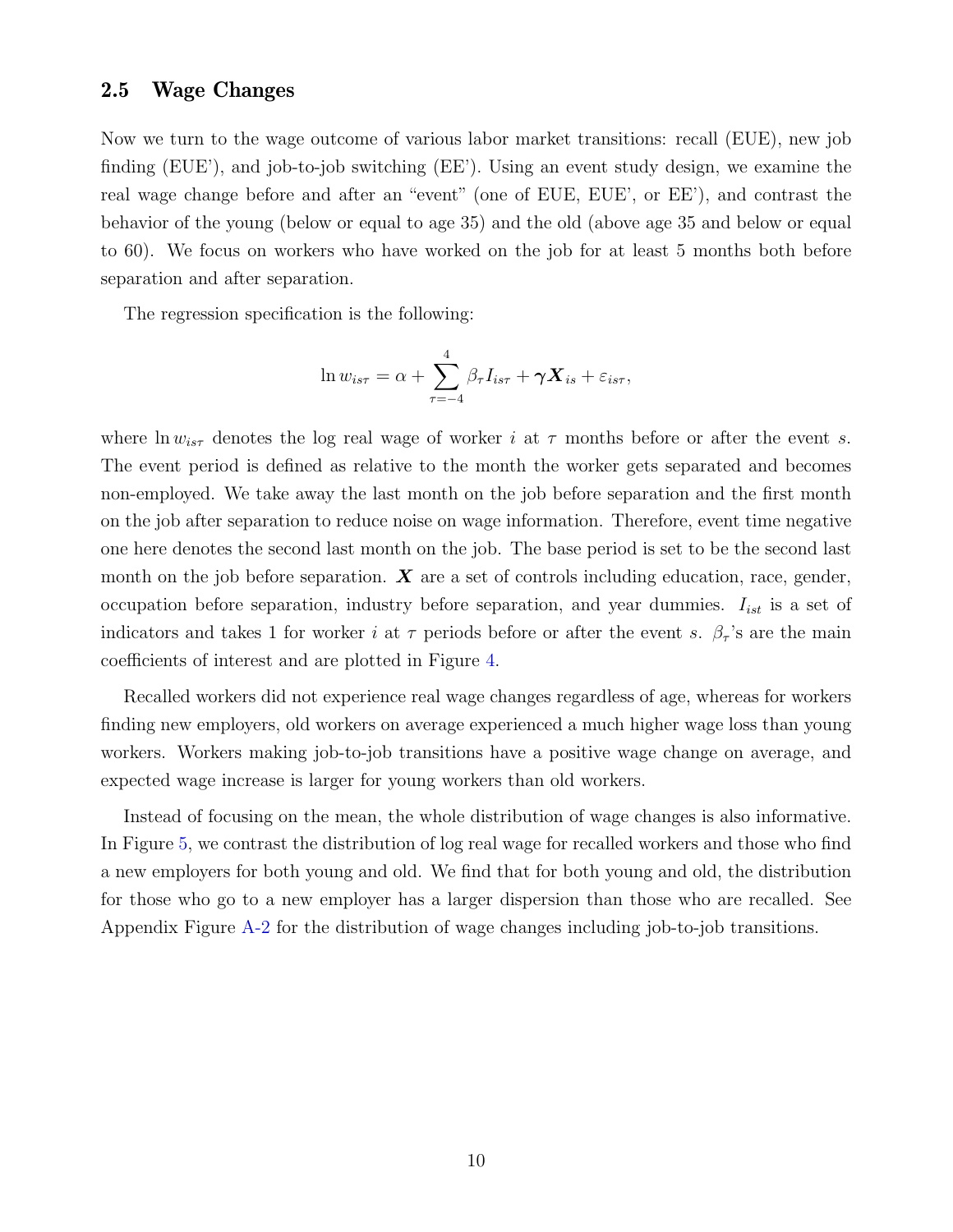

(a) Recalled workers

<span id="page-11-0"></span>

Notes: The figure plots the coefficients of the event study specifications for recalled workers (the top panel), for workers moving to a new employer after the jobless spell (the middle panel), and for workings making job-to-job transitions (the bottom panel). The blue lines are for young workers and the red lines are for old workers. Dashed lines plot the 95% confidence intervals.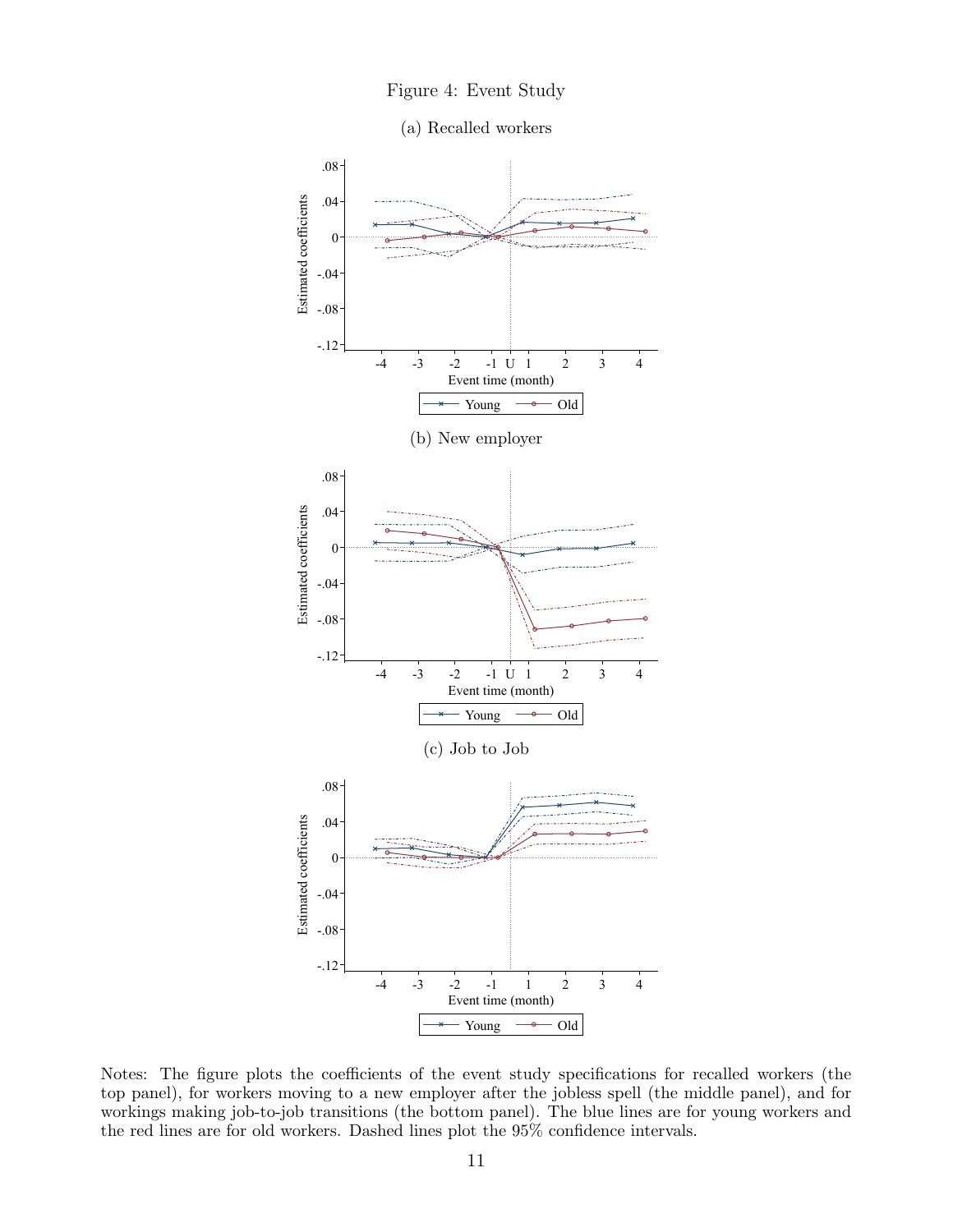Figure 5: The Distribution of Wage Changes

<span id="page-12-0"></span>

(a) Young workers

Notes: The figure plots the distribution of the wage changes specifications for recalled workers (ENE) and for workers moving to new employers after the jobless spell (ENE'). The top panel is for young workers and the bottom panel is for old workers.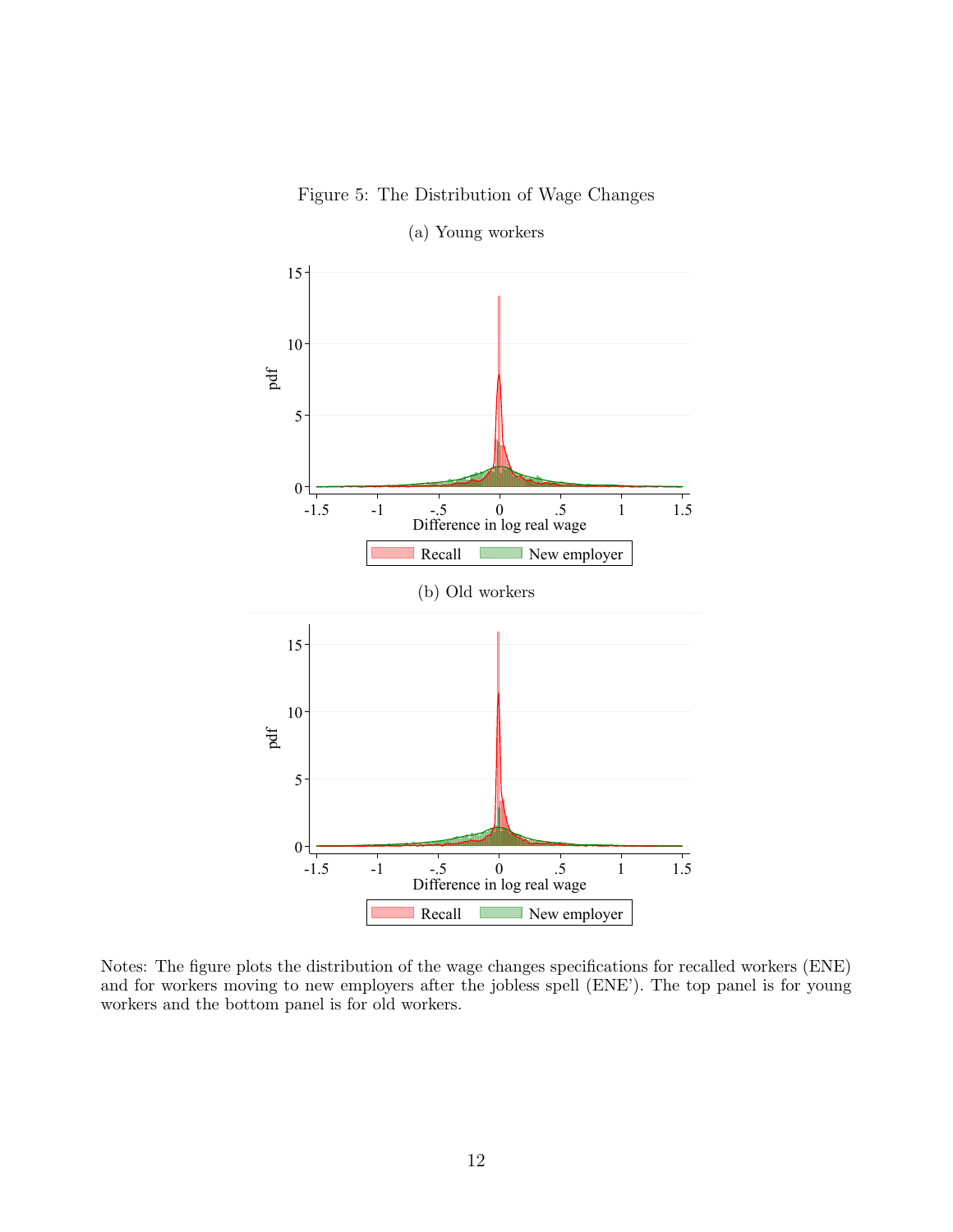## <span id="page-13-0"></span>**3 Model**

To understand the relevance of job recalls to labor market dynamics over the life cycle, we extend the Diamond-Mortensen-Pissarides paradigm in two aspects. First, given the empirical prevalence of recalls, we introduce in the model the possibility of getting back to the previous job after an unemployment spell. Second, we introduce a job ladder of match-specific productivity and allow for on-the-job search to speak to the life-cycle dynamics of unemployment, separation rate, job-finding rate, job-to-job transition rate, as well as job recalls.

#### **3.1 Environment**

Time is continuous and agents are infinitely lived. Agents are risk-neutral and discount the future at rate *ρ*. A worker-job match produces flow output *mε*, where *m* is the match-specific productivity constant for each worker-job pair and  $\varepsilon$  is a productivity shock that evolves stochastically. The match-specific productivity is drawn from the  $G(m)$  distribution upon meeting. The stochastic productivity process is described in detail below. Unemployed workers produce *z* at home.

The labor market is frictional. The matching process is governed by a matching function that exhibits constant returns to scale,  $M(S, V)$ , where *S* denotes the number of job seekers and *V* the number of vacancies. For notational convenience, we use lower-case letters to denote the rates of corresponding variables normalized by the size of the labor force. We allow for on-the-job search so that the measure of effective searchers is  $s := u + \phi(1 - u)$ , where *u* is the unemployment rate and  $\phi$  is the relative search intensity of the employed workers. As is conventional, we denote by  $\theta = v/s$  the effective labor market tightness. The contact rate is thus  $p(\theta) = M(1, \theta)$  for unemployed workers,  $\phi p(\theta)$  for employed workers, and  $q(\theta) = M(\theta^{-1}, 1)$  for vacant jobs, with  $p(\theta) = \theta q(\theta)$ .

There are three employment statuses in this model. A worker can be employed at a job, unemployed but attached to a job with a recall option, and unemployed without a recall option. Analogously, a position can be matched with a worker producing, vacant but attached to a worker with a recall option, and vacant without a recall option (either a brand new vacancy or an old position that loses contact with its previous employee). We make two simplifying assumptions to facilitate analysis. First, it is costless to mothball a position waiting for possible recalls. This is a reasonable assumption as firms do not exert recruiting efforts for mothballed positions, as opposed to standard vacancies that are actively looking for workers to fill the job. As a result, firms always have the incentive to mothball the position, rather than destroy the position, when a bad but temporary shock hits. Second, the recall option is lost when the worker starts a new job. We thereby focus on recalls from unemployment to the most recent employer.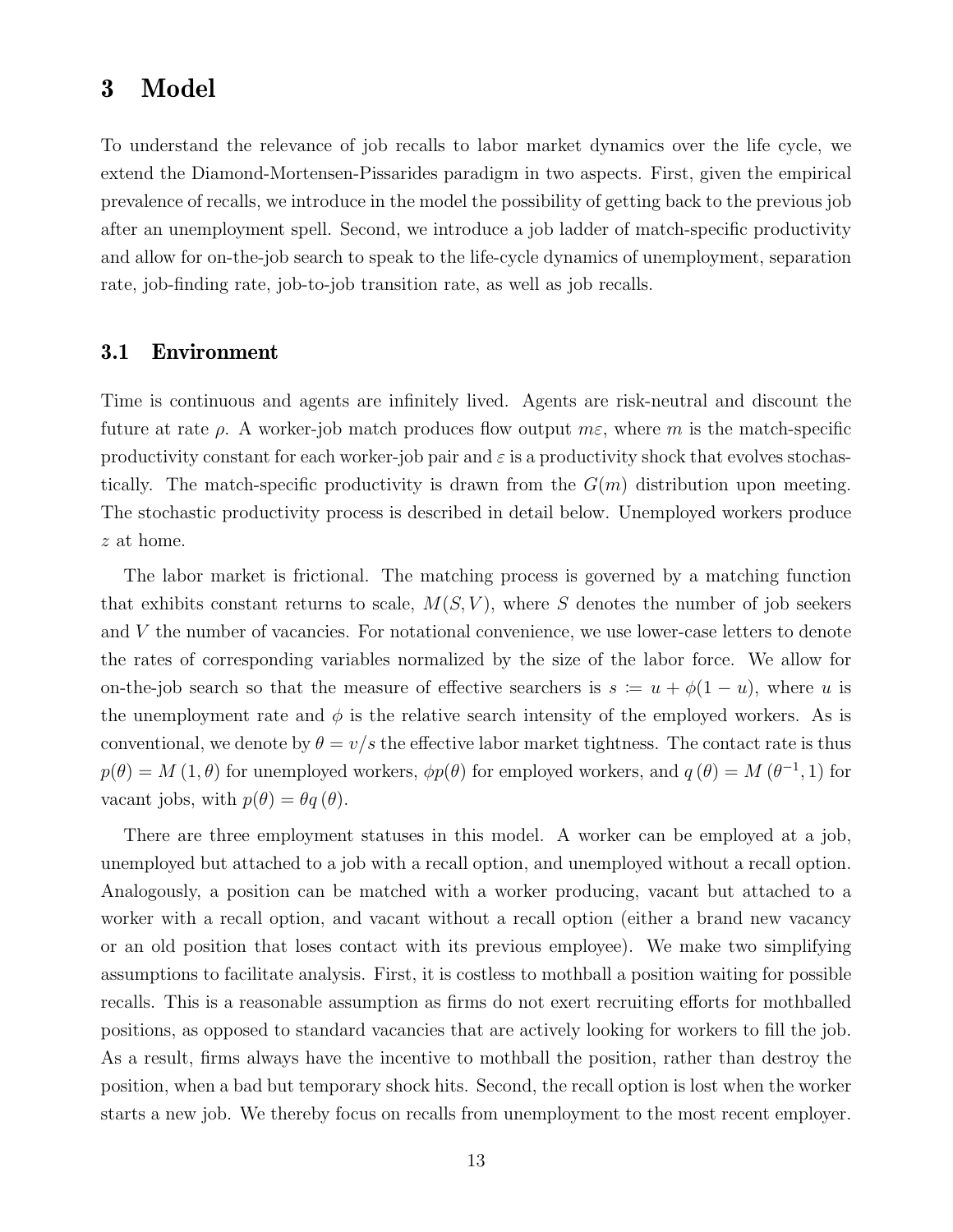<span id="page-14-0"></span>

|                    | Employed                         | Unemployed         | Unemployed           |
|--------------------|----------------------------------|--------------------|----------------------|
|                    |                                  | $w/$ recall option | $w$ /o recall option |
| Productivity shock | $\lambda_{\scriptscriptstyle P}$ | $\lambda_{u}$      |                      |
| Destruction shock  |                                  | δ                  |                      |
| Job offer arrival  | $\phi p(\theta)$                 | $p(\theta)$        | $p(\theta)$          |
| Labor force exit   | $\sim$                           | $\gamma$           | $\gamma$             |

Table 2: Summary of Possible Events

Notes: This table summarizes possible events in the model with their corresponding notations.

These assumptions are also made by [Fujita and Moscarini](#page-25-0) ([2017](#page-25-0)). Table [2](#page-14-0) summarizes the possible events for employed workers, unemployed workers with a recall option, and unemployed workers without a recall option, which we now turn to in the following paragraph. These events occur symmetrically to producing jobs, mothballed positions (i.e., vacant jobs with a recall option), and new vacancies (i.e., vacant jobs without a recall option), respectively.

Four events could happen during employment for a matched worker-job pair that is producing. (1) First, at Poisson rate  $\lambda_e$ , a new stochastic productivity component is independently drawn from the distribution  $\varepsilon' \sim F_e$ <sup>[3](#page-14-1)</sup>. The match will endogenously separate with a recall option if it is hit by a sufficiently negative temporary productivity shock. (2) Second, at Poisson rate  $\delta$ , the match is exogenously destroyed, and the match can never be resumed. It captures match dissolution for reasons orthogonal to match-specific productivity, such as firm closure and worker migration. (3) Third, at Poisson rate  $\phi p(\theta)$ , the employed worker receives an outside job offer, with match-specific productivity drawn from the distribution  $m' \sim G$ . For simplicity, we assume that the stochastic component always starts at  $\bar{\varepsilon}$ , the highest value, for new matches. The worker can decide whether to move to the new job or stay in the current match. If the worker leaves, the position becomes vacant and unattached. (4) Finally, at Poisson rate  $\gamma$ , the worker exits the labor force (e.g., retirement or death).

Similarly, four events could hit a separated match that is not producing but holds a recall option. (1) First, at Poisson rate  $\lambda_u$ , a new stochastic productivity component is drawn from  $\varepsilon' \sim F_u$ . If it exceeds a certain threshold, the worker will be recalled and the match will resume production. (2) Second, at Poisson rate  $\delta$ , the mothballed position is exogenously destroyed. (3) Third, at Poisson rate  $p(\theta)$ , the unemployed worker receives an offer with  $m' \sim G$  and  $\varepsilon' = \bar{\varepsilon}$ , and decides whether or not to accept it. The worker will compare the value of accepting the

<span id="page-14-1"></span> $\overline{3}$ This assumption admits a parsimonious formulation of persistent shocks. The Poisson rate  $\lambda_e$  controls how persistent the idiosyncratic productivity is. When  $\lambda_e$  is low, changes occur infrequently and hence persistence of the shock is high.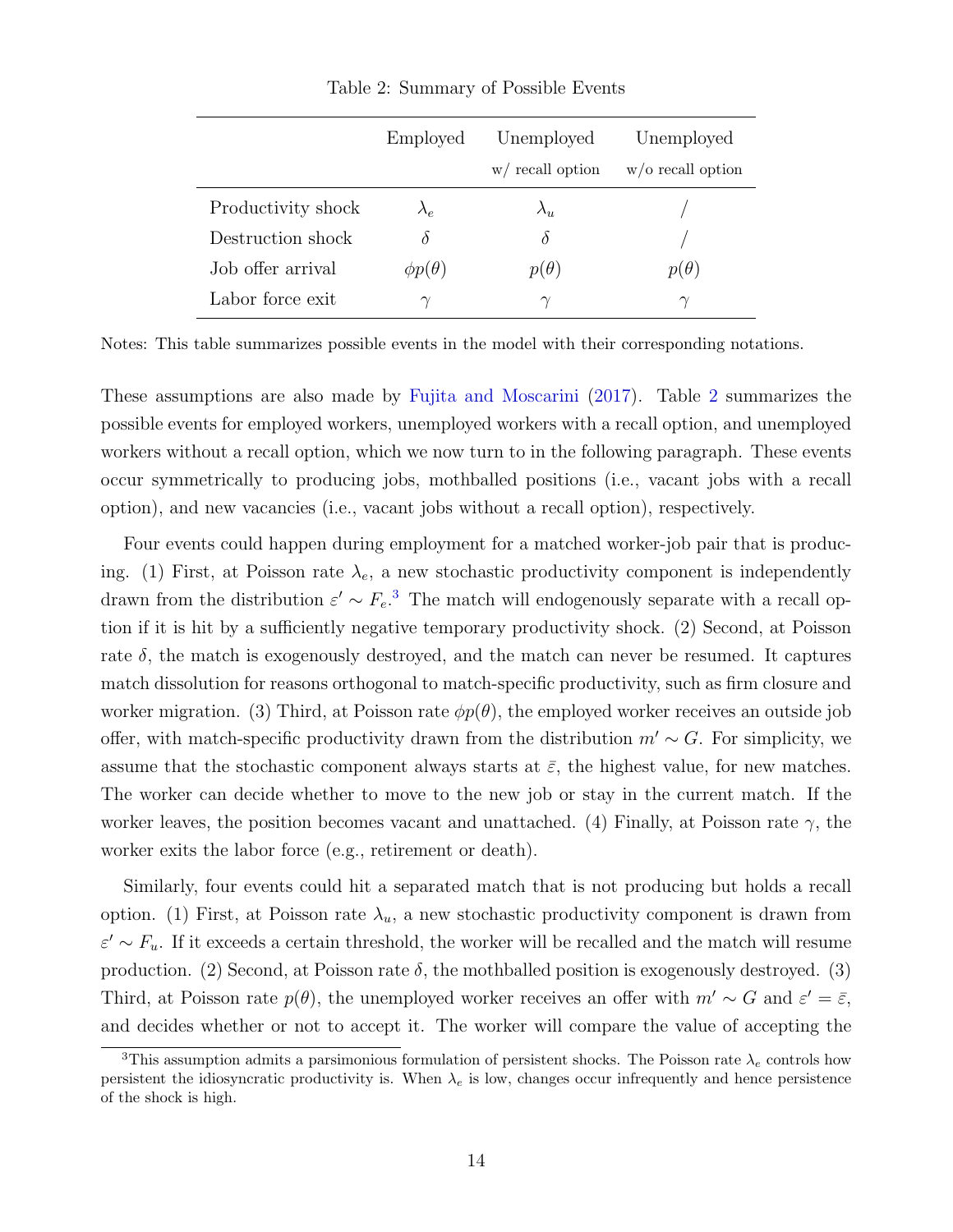new job offer with the value of waiting for the stochastic productivity component to improve at the previous match. If the worker leaves, the previous position becomes a brand new vacancy. (4) Finally, the worker retires at Poisson rate *γ*.

The problem for unemployment and vacancies without a recall option is simple and behaves similarly to standard models. For an unemployed, unattached worker, only the last two events, a new job offer arrival or an exit shock, could happen. For a vacancy without a recall option, the firm pays a flow recruiting cost  $\kappa$  and meets a worker at rate  $q(\theta)$ .

The model is closed as in the standard DMP paradigm. First, the free entry condition for vacancy posting pins down the job creation motive. As a result, a firm tied to its most recent employee will prefer waiting for the recall possibility, rather than posting a new vacancy that yields zero expected value. A position vacated by the employee leaving for another new job will be reposted and receive zero value. Second, wages are determined by Nash bargaining, with a fraction *β* of the surplus accruing to the worker. As in [Fujita and Moscarini](#page-25-0) ([2017](#page-25-0)), we assume that the outside option of bargaining is separation with a recall option for both workers and firms. When the worker receives an outside offer on the job and bargains with a new potential employer, the outside option of bargaining is separation with a recall option of getting back to the new employer, not the previous employer.

#### **3.2 Value Functions**

This section presents the value functions. Let  $W, U, U_0, J, V, V_0$  be the values of an employed worker, an attached unemployed worker, an unattached unemployed worker, a producing job, an attached vacancy, an unattached vacancy, respectively. Since the three value functions on the firm side mirror those for the workers, we present the value function for worker and firm together grouped by the employment status.

**Producing workers and jobs.** The Hamilton-Jacobi-Bellman equation for an employed worker at a job of match-specific productivity *m* and stochastic productivity  $\varepsilon$  is

<span id="page-15-0"></span>
$$
(\rho + \lambda_e + \delta + \phi p(\theta) + \gamma)W(m, \varepsilon) = w(m, \varepsilon) + \left[\lambda_e \int \max\left\{W(m, \varepsilon'), U(m)\right\} dF_e(\varepsilon') + \delta U_0 + \phi p(\theta) \int \max\left\{W(m', \bar{\varepsilon}), W(m, \varepsilon)\right\} dG(m') + \gamma \cdot 0\right],
$$
\n(1)

where  $w(m, \varepsilon)$  is the flow wage paid to the worker. Similarly, the Bellman equation for a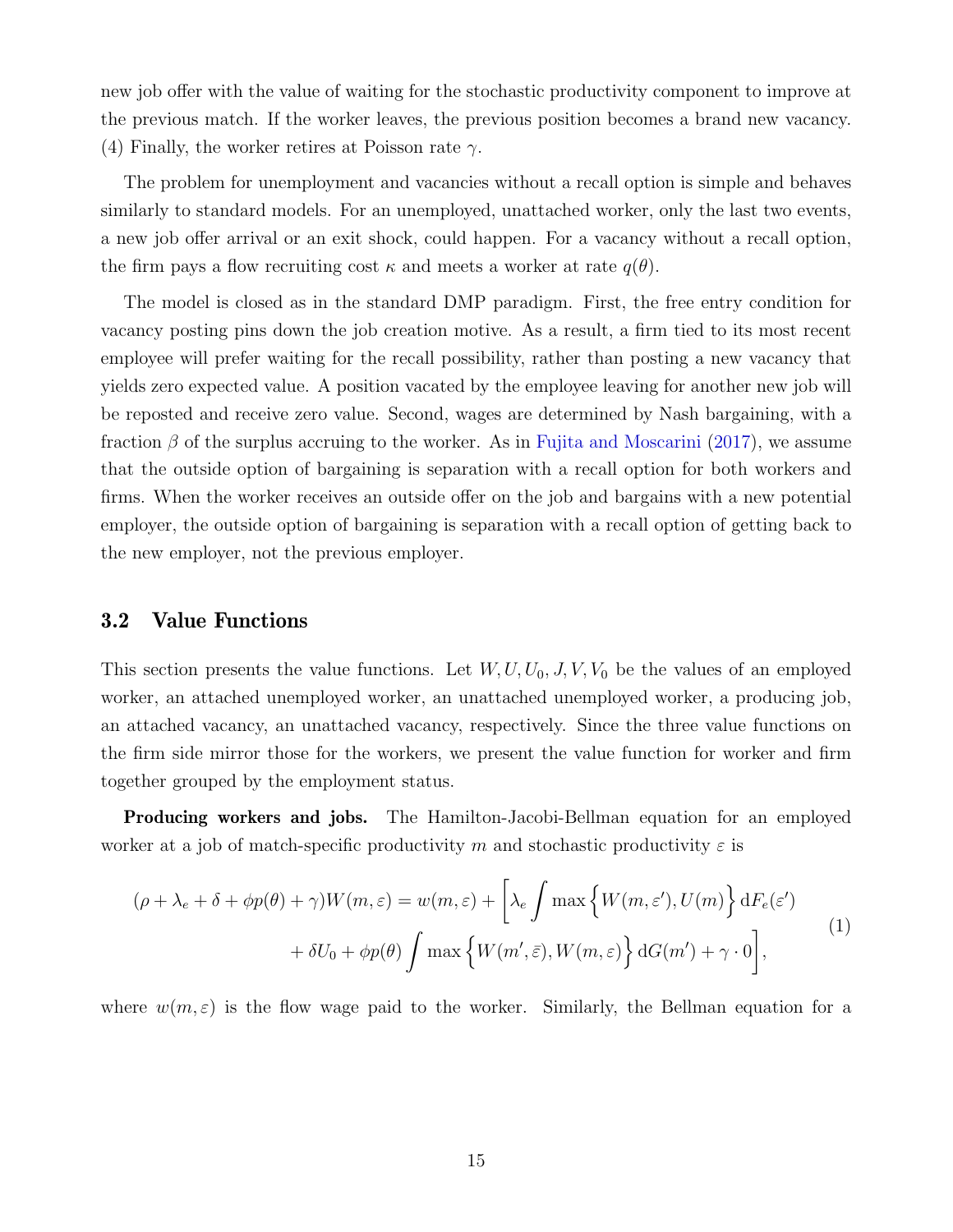producing job of match-specific productivity *m* and stochastic productivity  $\varepsilon$  is

$$
(\rho + \lambda_{e} + \delta + \phi p(\theta) + \gamma)J(m, \varepsilon) = m\varepsilon - w(m, \varepsilon) + \left[\lambda_{e} \int \max\left\{J(m, \varepsilon'), V(m)\right\} dF_{e}(\varepsilon') + \delta \cdot 0 + \phi p(\theta) \int \mathbb{1}\left\{W(m', \bar{\varepsilon}) \leq W(m, \varepsilon)\right\} J(m, \varepsilon) dG(m') + \gamma \cdot 0\right],
$$
\n(2)

where 1*{•}* is an indicator function that takes 1 if *•* is true and 0 otherwise. The firm gets the residual flow profit from output net wage  $m\varepsilon - w(m,\varepsilon)$ . These value functions reflect four possibilities. First, at rate  $\lambda_e$ , the job is hit by a new stochastic productivity component  $\varepsilon' \sim F_e$ , leading to an endogenous separation with attachment if  $W(m, \varepsilon') < U(m)$  (because of the joint surplus sharing rule due to Nash bargaining, it is equivalent to  $J(m, \varepsilon') < V(m)$ ; otherwise, the match keeps producing at the new productivity shock. Second, the match is exogenously destroyed at rate *δ* so that the worker becomes unemployed without a recall option and the job becomes vacant without attachment, in which case we have already invoked the free entry condition  $V_0 = 0$ . Third, at rate  $\phi p(\theta)$ , the worker receives an outside offer drawn from  $m' \sim G$ and moves to the new job if  $W(m', \bar{\varepsilon}) > W(m, \varepsilon)$ ; otherwise, the worker sticks to the current job. If the worker is poached by the new position, the old position becomes an unattached vacancy. Finally, the worker exits the labor market at rate *γ*.

**Separated workers and jobs with recall options.** The Bellman equation for an unemployed worker with a recall option to her previous employer of match quality *m* solves

$$
(\rho + \lambda_u + \delta + p(\theta) + \gamma)U(m) = z + \left[\lambda_u \int \max\left\{W(m, \varepsilon'), U(m)\right\} dF_u(\varepsilon') + \delta U_0 + p(\theta) \int \max\left\{W(m', \bar{\varepsilon}), U(m)\right\} dG(m') + \gamma \cdot 0\right],
$$
\n(3)

where z is the flow value from home production. The value of a vacant firm with a recall option is written as:

$$
(\rho + \lambda_u + \delta + p(\theta) + \gamma)V(m) = 0 + \left[\lambda_u \int \max\left\{J(m,\varepsilon'), V(m)\right\} dF_u(\varepsilon') + \delta \cdot 0
$$

$$
+ p(\theta) \int \mathbb{1}\left\{W(m',\bar{\varepsilon}) \le U(m)\right\} V(m) dG(m') + \gamma \cdot 0\right],
$$
<sup>(4)</sup>

where the flow value is zero because no recruiting efforts are spent on the mothballed position. These two value functions admit four possibilities. First, at rate  $\lambda_u$ , a new stochastic productivity component is drawn from  $\varepsilon' \sim F_u$  and the pair resumes production if  $W(m, \varepsilon') > U(m)$ ; otherwise, the worker-job pair stays inactivated. Second, the connection is destroyed at rate  $\delta$ , in which case the worker becomes unemployed without being attached to any employer, and similarly, the job becomes an unattached vacancy. Third, the worker receives an outside offer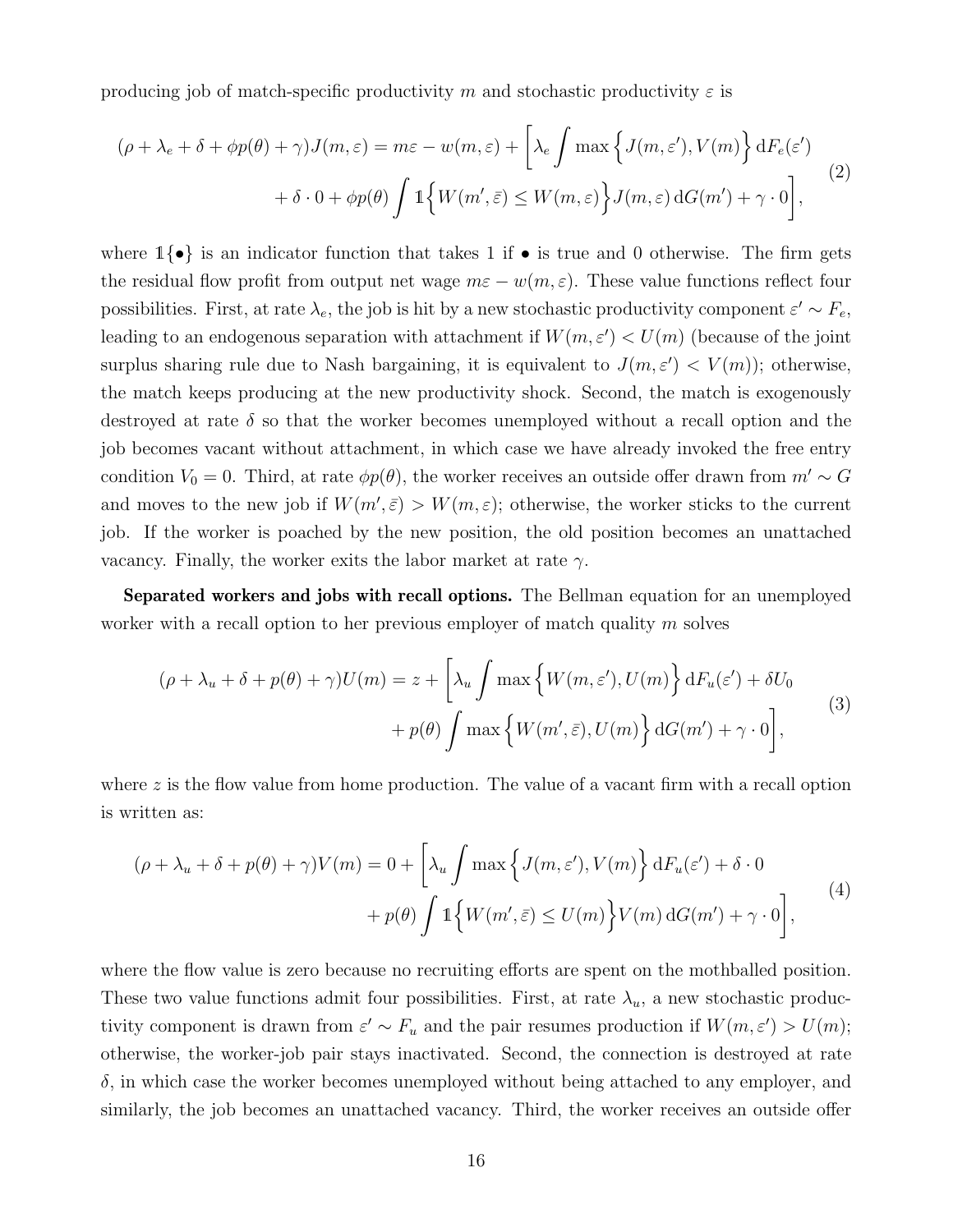drawn from  $m' \sim G$  and accepts the offer if  $W(m', \bar{\varepsilon}) > U(m)$ . When that happens, the job loses contact with its previous employee and becomes a brand new vacancy. Finally, the worker exits the labor market at rate *γ*.

**Unemployment and vacancies without recall options.** The value functions for unemployed workers and vacancies without recall options are standard. The Bellman equation for an unemployed worker without a recall option is:

<span id="page-17-0"></span>
$$
(\rho + p(\theta) + \gamma)U_0 = z + p(\theta) \int \max\left\{ W(m', \bar{\varepsilon}), U_0 \right\} dG(m') + \gamma \cdot 0. \tag{5}
$$

The unemployed worker without a recall option produces a flow value of *z*, receives an offer at rate  $p(\theta)$  and exits the labor market at rate  $\gamma$ . The Bellman equation for a vacancy untied to any worker is

$$
(\rho + q(\theta))V_0 = -\kappa + \frac{q(\theta)}{u + \phi(1 - u)} \left[ \mu_0 \iint \mathbb{1} \left\{ W(m', \bar{\varepsilon}) \right\} > U_0 \right\} J(m', \bar{\varepsilon}) \, dG(m') + \iint \mathbb{1} \left\{ W(m', \bar{\varepsilon}) \right\} > U(\tilde{m}) \right\} J(m', \bar{\varepsilon}) \, d\mu(\tilde{m}) \, dG(m') + \phi \iint \mathbb{1} \left\{ W(m', \bar{\varepsilon}) \right\} > W(\tilde{m}, \tilde{\varepsilon}) \right\} J(m', \bar{\varepsilon}) \, d\ell(\tilde{m}, \tilde{\varepsilon}) \, dG(m') \right],
$$

where  $u$  is the measure of all unemployed workers,  $\mu_0$  is the measure of unemployed workers without recall options,  $\mu(m)$  is the measure of unemployed workers with a recall option attached to a job of match quality *m*, and  $\ell(m,\varepsilon)$  is the measure of employed workers at a job of matchspecific productivity *m* and stochastic component  $\varepsilon$ . The flow recruiting cost of posting a vacancy is  $\kappa$ . The vacancy meets a worker at rate  $q(\theta)$ . The worker could be employed, unemployed with a recall option, or unemployed without a recall option, drawn randomly according to the equilibrium distribution of workers. If the worker accepts the job, a new match will be formed and start production. In equilibrium, the free entry condition pins down the level of labor market tightness that satisfies  $V_0 = 0$ .

**Nash Bargaining.** The wage is determined by Nash bargaining:

$$
w(m,\varepsilon) = \underset{w}{\arg \max} \left[ W(m,\varepsilon) - U(m) \right]^{\beta} \left[ J(m,\varepsilon) - V(m) \right]^{1-\beta}.
$$

It is convenient to work with the surplus defined as  $S(m,\varepsilon) := W(m,\varepsilon) - U(m) + J(m,\varepsilon) -$ *V* (*m*). The bargaining breaks down if and only the surplus is negative. For convenience, we redefine the value of *W* and *J* to be 0 if the bargaining breaks down. Define an indicator function  $\Phi(m,\varepsilon) := 1$   $\{S(m,\varepsilon) \geq 0\}$  for cases where the bargaining reaches agreements. Successful bargaining admits a surplus sharing rule with  $(1 - \beta) [W(m, \varepsilon) - U(m)] = \beta [J(m, \varepsilon) - V(m)].$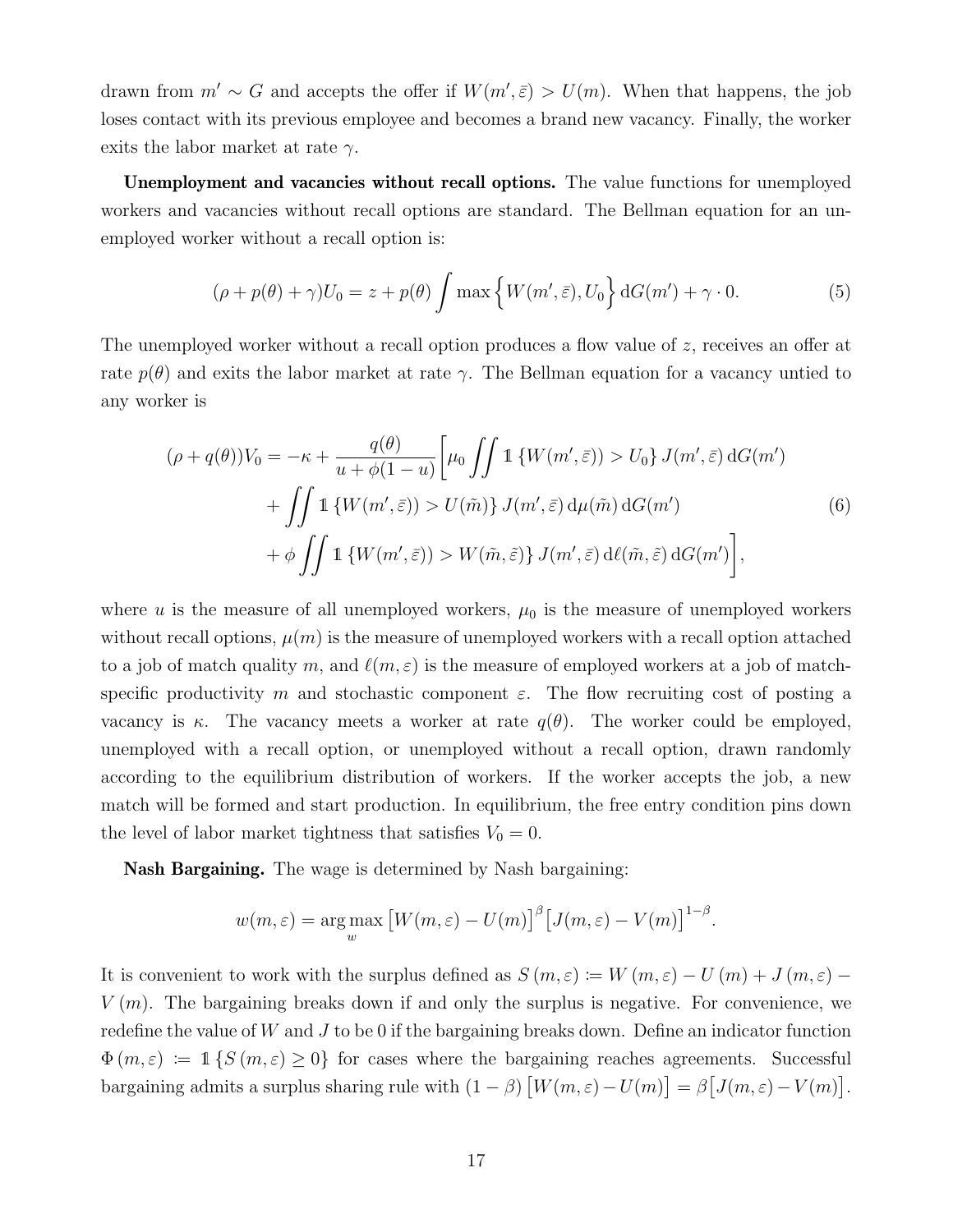Plugging in the above Bellman equations, we obtain the following wage equation:

<span id="page-18-0"></span>
$$
w(m,\varepsilon) = (1 - \beta)z + (1 - \beta)p(\theta) \int \max \{W(m', \bar{\varepsilon}) - U(m)), 0\} dG(m')
$$
  
 
$$
- (1 - \beta)\phi p(\theta) \int \max \{W(m', \bar{\varepsilon})) - W(m, \varepsilon), 0\} dG(m')
$$
  
 
$$
+ \beta m\varepsilon + \beta p(\theta) \int 1 \{W(m', \bar{\varepsilon})) > U(m)\} V(m) dG(m')
$$
  
 
$$
- \beta \phi p(\theta) \int 1 \{W(m', \bar{\varepsilon})) > W(m, \varepsilon)\} J(m, \varepsilon) dG(m').
$$
 (7)

The wage equation has an intuitive economic interpretation. The worker is paid a weighted average of the flow value of being unemployed (weighted by 1*−β*) and the flow value of forming a match (weighted by *β*). The flow value of being unemployed includes home production *z* and the option value of finding a new match while staying unemployed (the first line), which is compensated by the option value of searching on the job (the second line). The flow value of forming a match includes production *mε* and the saved vacancy value with a recall option, which would otherwise be lost should the worker finds another job during the attached unemployment period (the third line). This value, however, is offset by the potential loss to the firm caused by the worker's on-the-job search (the fourth line).

#### **3.3 Equilibrium**

We consider a stationary equilibrium. The steady-state inflow-outflow balanced equation for unemployed workers without recall options is:

<span id="page-18-1"></span>
$$
\mu_0 p(\theta) \int \mathbb{1}\left\{W(m',\bar{\varepsilon}) > U_0\right\} dG(m') = (1 - \mu_0)(\delta + \gamma). \tag{8}
$$

The steady-state inflow-outflow balanced equation for unemployed workers with recall options is: for all *m*,

$$
\mu(m) \left[ \lambda_u \int \Phi(m, \varepsilon') \, dF(\varepsilon') + p(\theta) \int 1 \left\{ W(m', \bar{\varepsilon}) > U(m) \right\} dG(m') + \delta + \gamma \right]
$$
  
= 
$$
\left[ \int_{\varepsilon} d\ell(m, \varepsilon) \right] \lambda_e \int (1 - \Phi(m, \varepsilon')) dF(\varepsilon').
$$
 (9)

The steady-state inflow-outflow balanced equation for employed workers is: for all  $m$  and all  $\varepsilon$ ,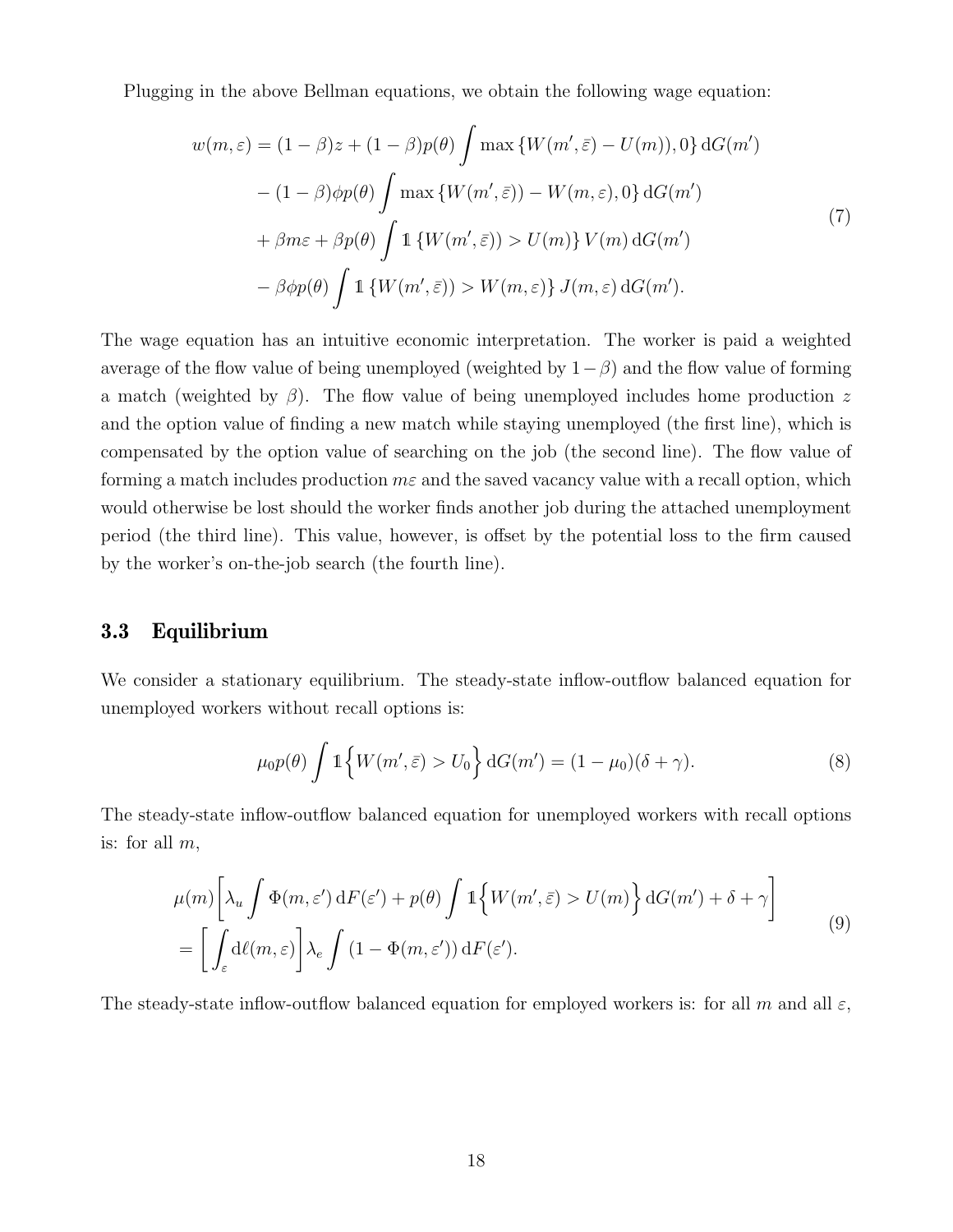<span id="page-19-1"></span>
$$
\ell(m,\varepsilon) \left[ \lambda_{\varepsilon} + \phi p(\theta) \int \mathbb{1} \left\{ W(m',\bar{\varepsilon}) > W(m,\varepsilon) \right\} \mathrm{d}G(m') + \delta + \gamma \right]
$$
\n
$$
= \left[ \int_{\tilde{\varepsilon}} \mathrm{d}\ell(m,\tilde{\varepsilon}) \right] \lambda_{\varepsilon} f(\varepsilon) \Phi(m,\varepsilon) + \mu(m) \lambda_u f(\varepsilon) \Phi(m,\varepsilon)
$$
\n
$$
+ \mathbb{1} \left\{ \varepsilon = \bar{\varepsilon} \right\} p(\theta) g(m) \left[ \int_{\tilde{m}} \mathbb{1} \left\{ W(m,\bar{\varepsilon}) > U(\tilde{m}) \right\} \mathrm{d} \mu(\tilde{m}) + \mathbb{1} \left\{ W(m,\bar{\varepsilon}) > U_0 \right\} \mu_0 \right]
$$
\n
$$
+ \mathbb{1} \left\{ \varepsilon = \bar{\varepsilon} \right\} \phi p(\theta) g(m) \int_{\tilde{m},\tilde{\varepsilon}} \mathbb{1} \left\{ W(m,\bar{\varepsilon}) > W(\tilde{m},\tilde{\varepsilon}) \right\} \mathrm{d}\ell(\tilde{m},\tilde{\varepsilon}).
$$
\n(10)

A stationary equilibrium is defined as value functions  $\{W, U, U_0, J, V, V_0\}$ , wage policy  $w(m, \varepsilon)$ , labor market tightness  $\theta$ , and measures  $\mu_0, \mu(m), \ell(m, \varepsilon)$ , such that:

- 1. The value functions  $\{W, U, U_0, J, V, V_0\}$  satisfy Bellman equations [\(1](#page-15-0))-[\(6](#page-17-0));
- 2. The wage policy  $w(m, \varepsilon)$  satisfies the wage equation ([7\)](#page-18-0) derived from Nash Bargaining;
- 3. The labor market tightness  $\theta$  satisfies the free entry condition  $V_0 = 0$ ;
- 4. The measures satisfy the steady-state inflow-outflow balanced equations ([8\)](#page-18-1)-([10](#page-19-1)).

The algorithm to solve the equilibrium is laid out in Appendix.

## <span id="page-19-0"></span>**4 Calibration**

To calibrate the model we specify a functional form for the match distribution *G*, idiosyncratic productivity distribution  $F_u$  and  $F_e$ . We specify  $G$  to be a truncated normal distribution with mean  $\mu_m$ , standard deviation  $\sigma_m$  and truncation point <u>m</u>. For  $F_e$ , we choose a uniform distribution with support  $[\underline{\varepsilon}, \overline{\varepsilon}]$ . For For  $F_u$ , we choose the uniform distribution with the same support as  $F_e$  but with a mass point  $\pi$  at the highest epsilon  $\bar{\varepsilon}$ . Finally we parameterize a Cobb-Douglas matching function:  $M(S, V) = AS^{\alpha}V^{1-\alpha}$ . We calibrated the model to match the flow rates over the life cycle. The calibrated parameters are reported in Table [3.](#page-20-0)

Figure [6](#page-21-0) plots the model predictions (red line) and the data (blue dots) of labor market dynamics over the life cycle, including the recall share, job finding rate, separation rate, and job-to-job rate.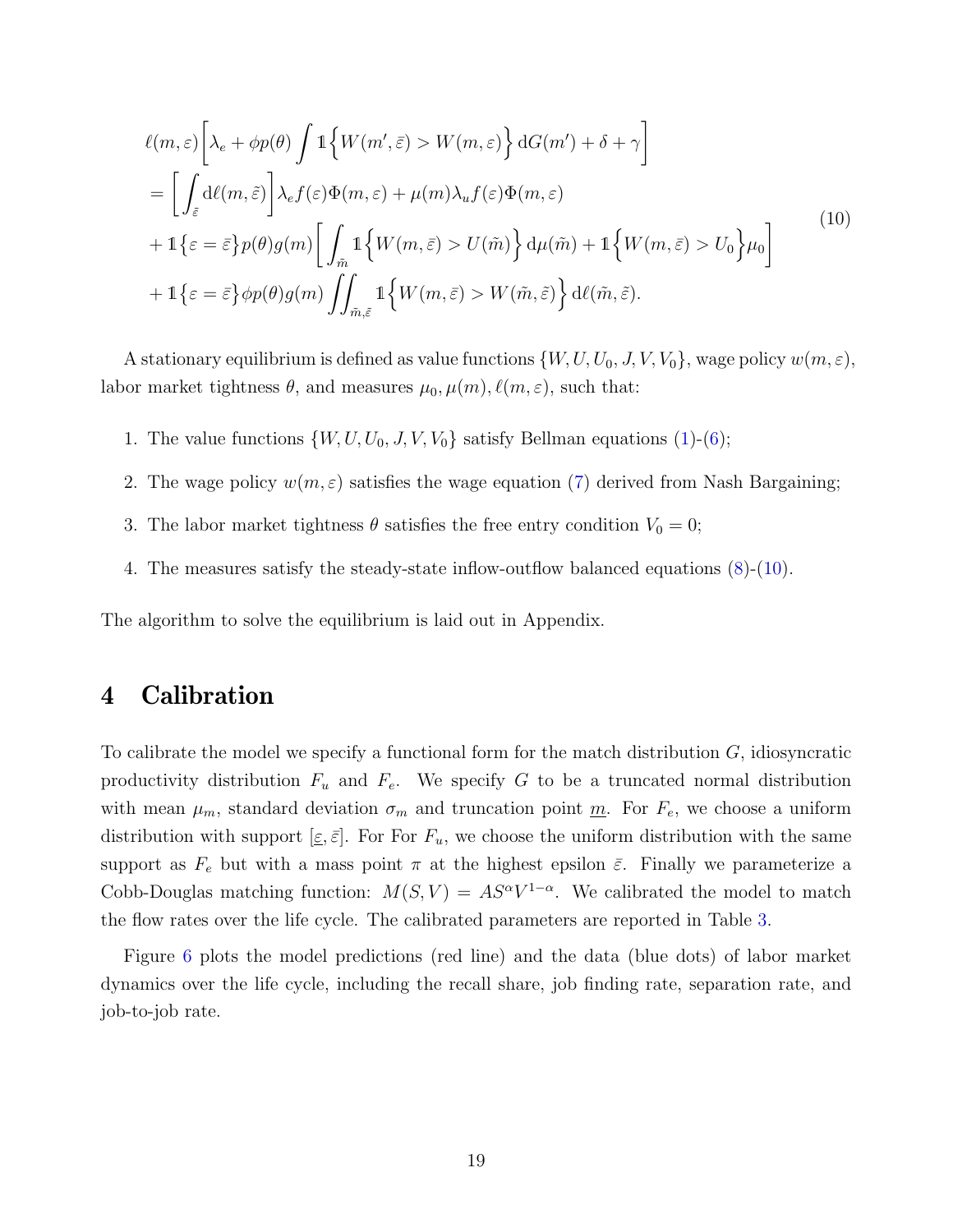<span id="page-20-0"></span>

|                           | Description                               | Value      |
|---------------------------|-------------------------------------------|------------|
| $\mu_m$                   | Mean of normal distribution               | 1.3033     |
| $\sigma_m$                | S.d. of normal distribution               | 0.2804     |
| m                         | Truncation point                          | 1          |
| $\underline{\varepsilon}$ | Lower bound of $\varepsilon$              | 0.6055     |
| $\bar{\varepsilon}$       | Upper bound of $\varepsilon$              | 1.0022     |
| $\pi_{F_u}$               | Probability mass of $F_u$                 | 0.1314     |
| $\pi_{F_e}$               | Probability mass of $F_e$                 | 0.014      |
| $\overline{A}$            | Matching efficiency                       | 0.2944     |
| $\lambda_u$               | Poisson rate of idiosyncratic shock (U)   | 0.176      |
| $\lambda_e$               | Poisson rate of idiosyncratic shock $(E)$ | 0.0736     |
| $\phi$                    | On-the-job search intensity               | 0.4229     |
| $\delta_u$                | Exogenous destruction rate                | 0.0017     |
| $\delta_e$                | Exogenous destruction rate                | 0.00090124 |
| $\tilde{z}$               | Home production                           | 0.7792     |

Table 3: Calibrated values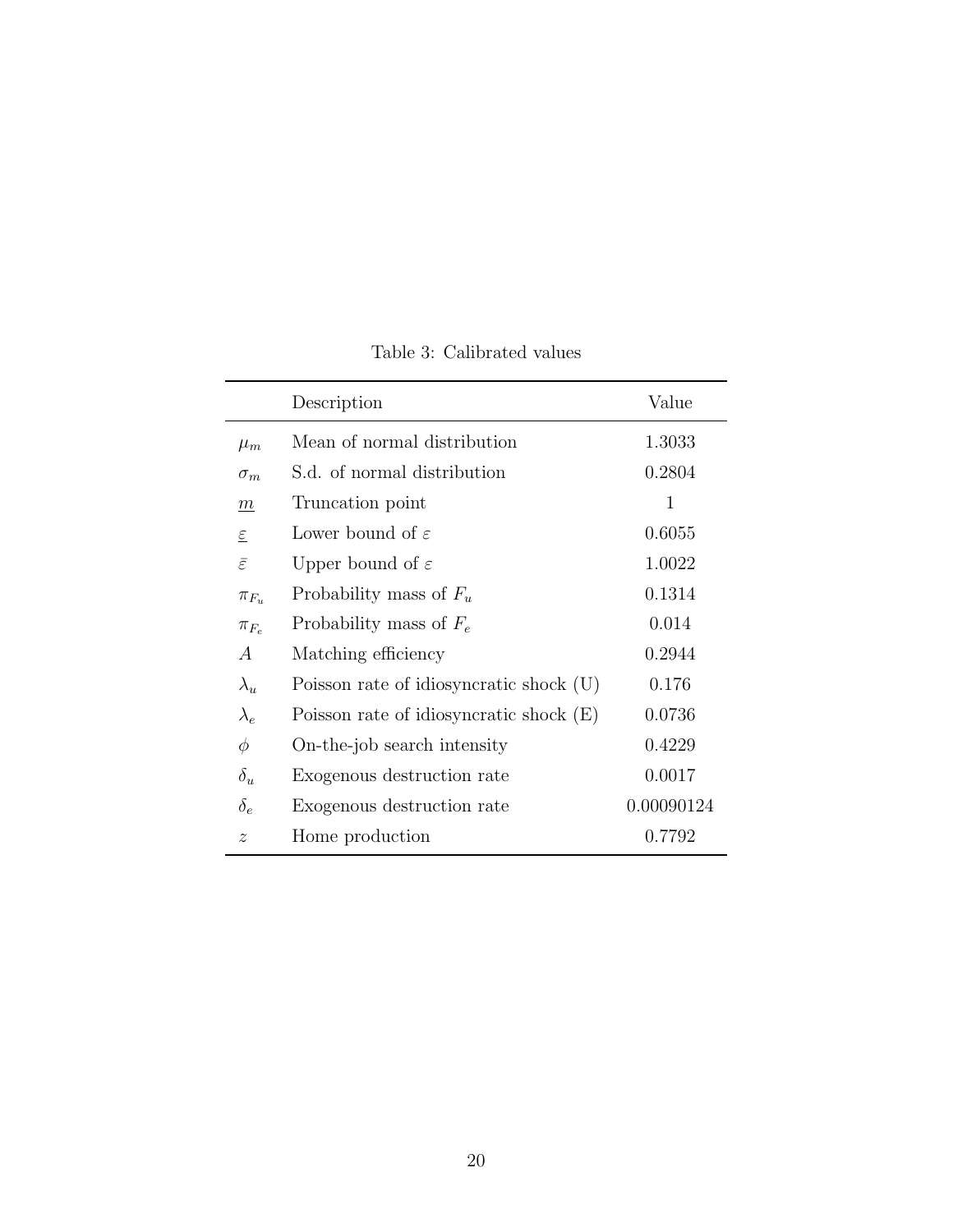<span id="page-21-0"></span>

Figure 6: Labor Market Dynamics over the Life Cycle

Notes: This figure plots the model predictions (red line) and the data (blue dots) of labor market dynamics over the life cycle, including the recall share, job finding rate, separation rate, and job-tojob rate.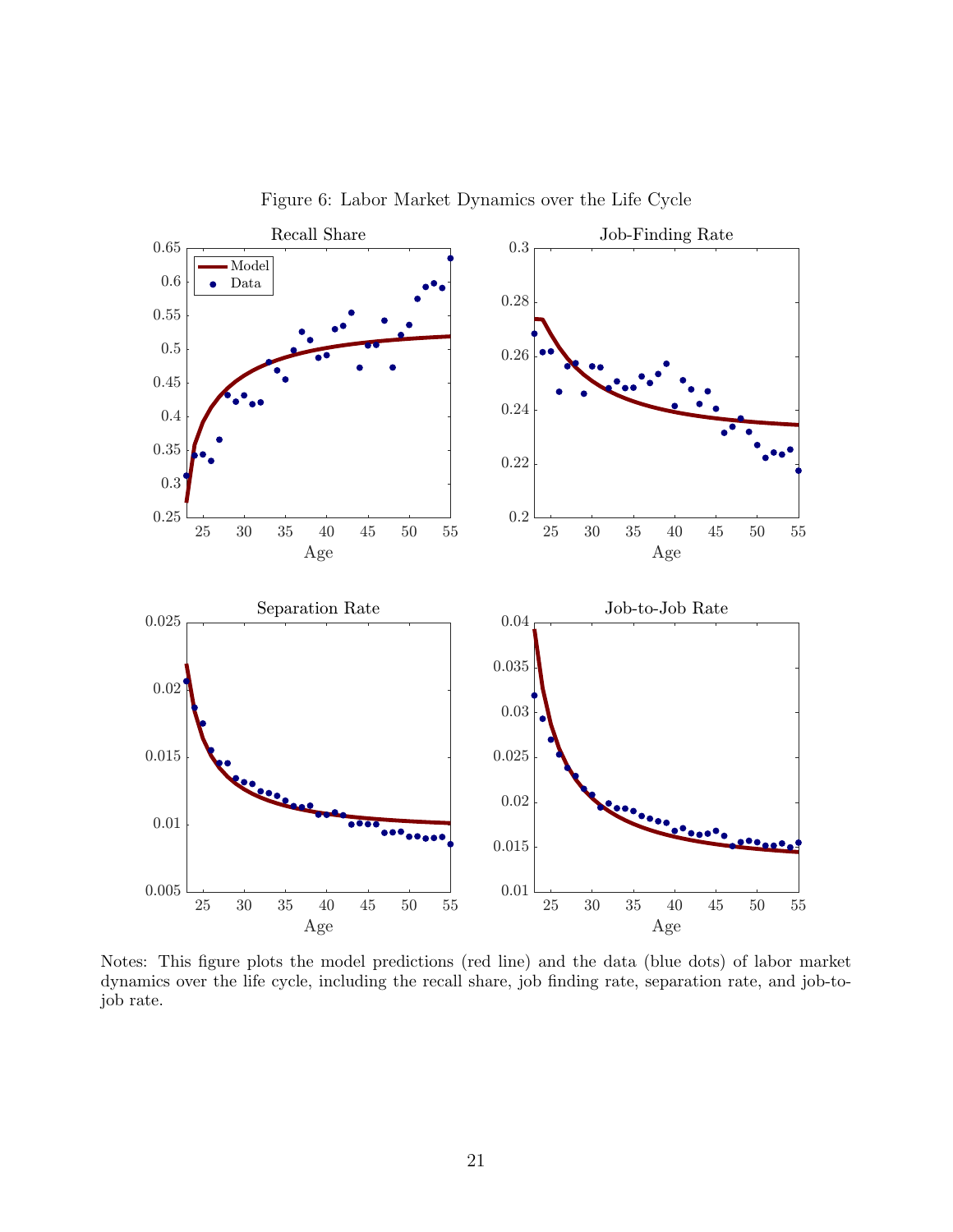

Figure 7: Event Study: Model

Notes: The figure plots the coefficients of the event study specifications for recalled workers (the top panel), for workers moving to a new employer after the jobless spell (the middle panel), and for workings making job-to-job transitions (the bottom panel) in the simulated data set. The blue lines are for young workers and the red lines are for old workers.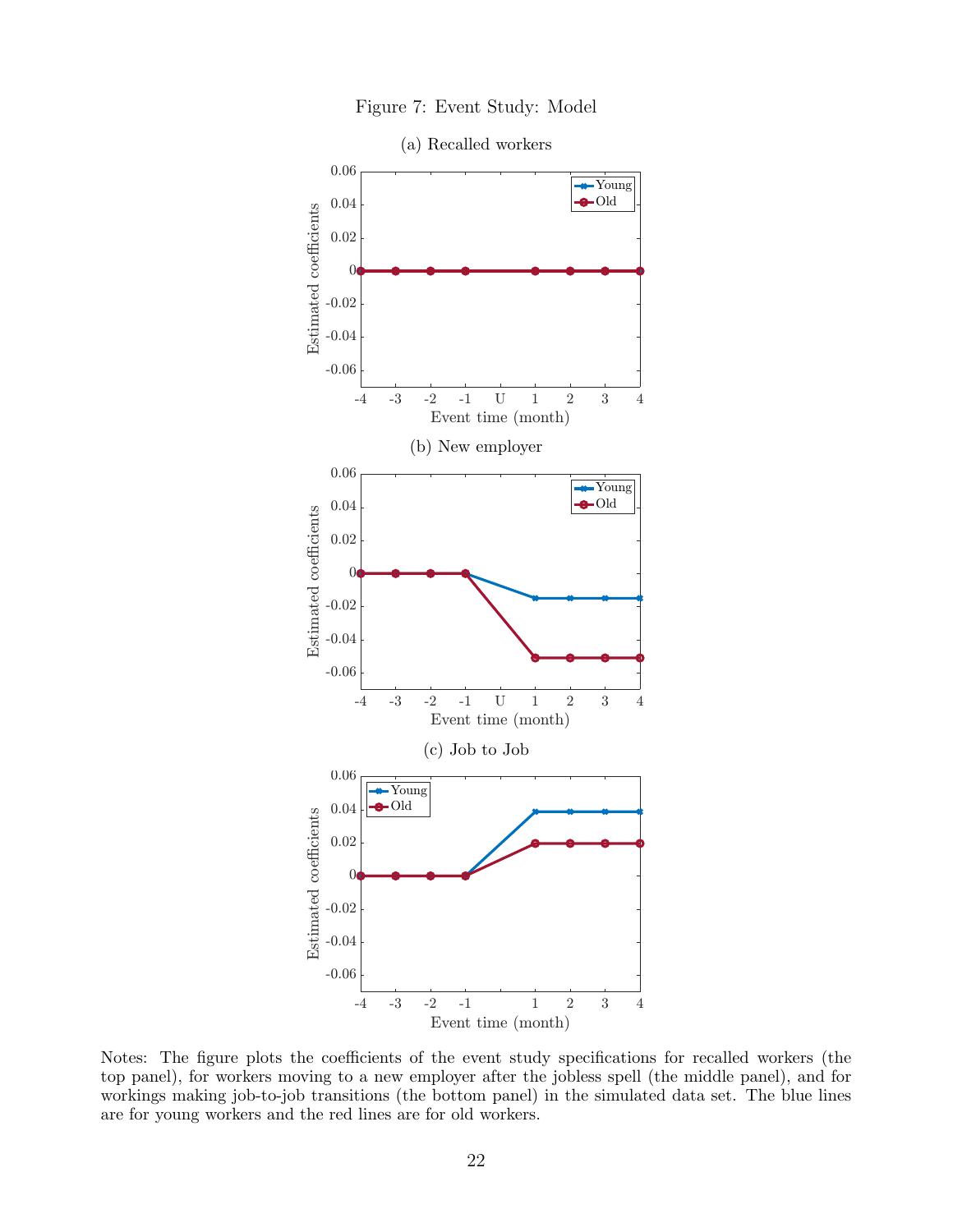## <span id="page-23-0"></span>**5 Application**

We consider the differential impact of the drop in matching efficiency on young and old workers. To do so, we calculate the impulse response of the model economy to a one-time, unanticipated shock in matching efficiency. We focus on perfect foresight transition dynamics.

**Algorithm.** Consider a transition path of *T* periods, where *T* is large. Period *T* will feature the old steady state equilibrium. Guess a path of labor market tightness,  $\{\theta_t^0\}_{t=1}^{T-1}$ .

- 1. Suppose we are now at iteration *i*. Given the path of tightness  ${\theta_t^i}_{t=1}^{T-1}$  and the terminal value functions, we solve for the path of value functions backwards.
- 2. Given the path of value functions and associated policy functions, we solve for the path of measures using the law of motion forwards.
- 3. Solve for the path of labor market tightness  $\{\tilde{\theta}_t^{i+1}\}_{t=1}^{T-1}$  that is consistent with the periodby-period free entry condition.
- 4. If the tolerance is satisfied, done. Otherwise, update the guess for the path of tightness to

$$
\theta^{i+1} = \omega \theta^i + (1 - \omega)\tilde{\theta}^{i+1}
$$

with some dampening factor  $\omega$  (store the path of tightness as a vector). Go back to step 1.

## <span id="page-23-1"></span>**6 Conclusion**

Recalls are a prevalent feature of the U.S. labor market. It is important to incorporate recalls into labor market research. In this paper, we provide a set of novel facts regarding recalls over the life cycle. We find that the share of unemployment spells that end with recalls is strongly increasing in age. The recall share of a 55-year-old worker is twice as high as that of a 25 year-old worker. We present a search-and-matching model with recall options and a job ladder that successfully accounts for all the facts we document. The upshot is that once the empirical prevalence of recalls are seriously taken account into an otherwise standard job-ladder search model, one immediately realizes that the job finding rate is decreasing over the life cycle, due to the option value of the possibility of being recalled, thus reconciling the puzzle of the positive comovement between separation and job finding rate over the life cycle that a standard model has a hard time reproducing.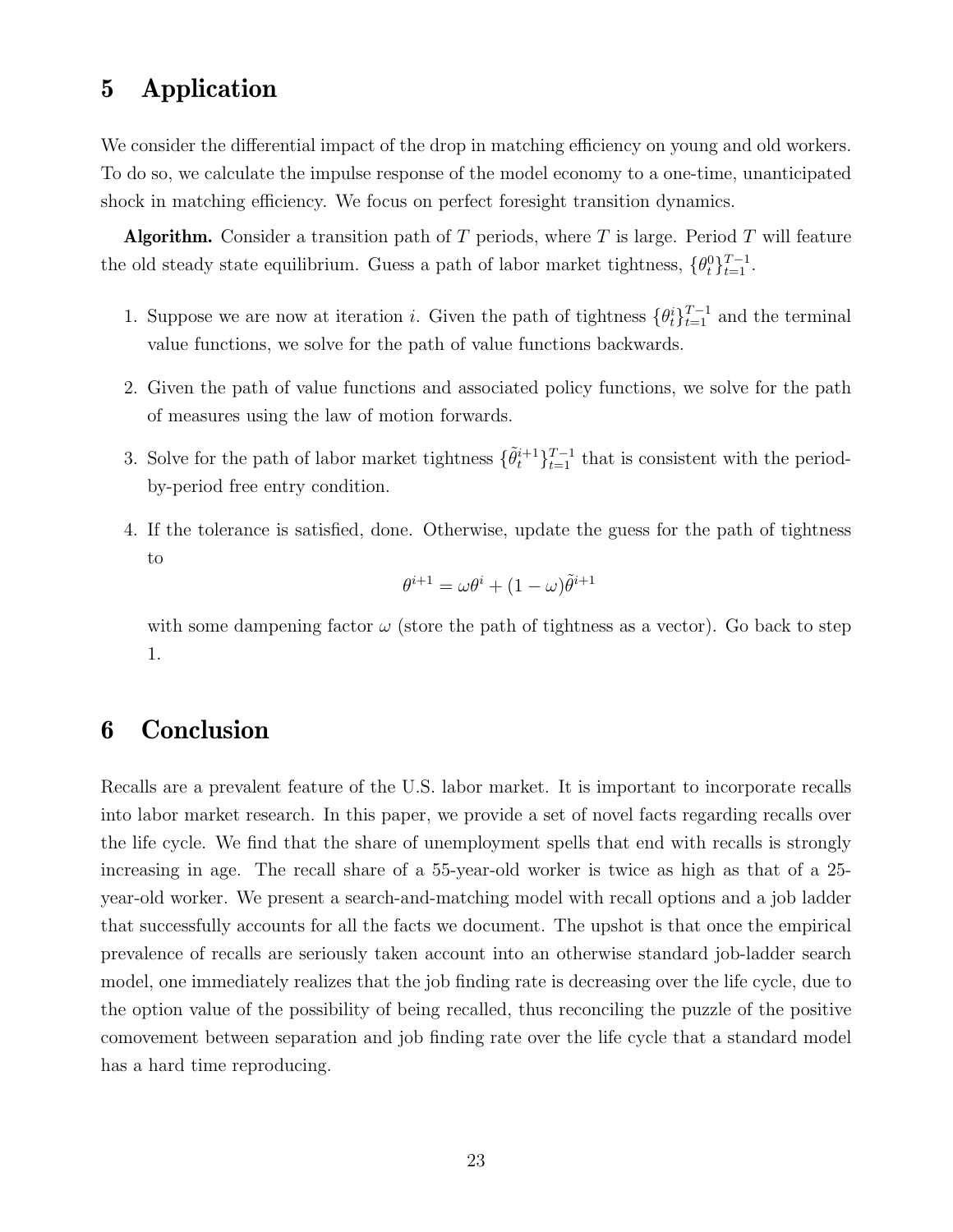## **References**

- <span id="page-24-2"></span>**Alba-Ramírez, Alfonso, José M Arranz, and Fernando Muñoz-Bullón.** 2007. "Exits from unemployment: Recall or new job." *Labour Economics*, 14(5): 788–810.
- <span id="page-24-4"></span>**Albertini, Julien, Xavier Fairise, and Anthony Terriau.** 2014. "Unemployment insurance, Recalls and Experience Rating." *GATE WP*.
- <span id="page-24-6"></span>**Alvarez, Fernando, and Robert Shimer.** 2011. "Search and rest unemployment."*Econometrica*, 79(1): 75–122.
- <span id="page-24-11"></span>**Cajner, Tomaz, Ilhan Güner, and Toshihiko Mukoyama.** 2021. "Gross Worker Flows over the Life Cycle." *Working Paper*.
- <span id="page-24-0"></span>**Cajner, Tomaz, Leland D Crane, Ryan A Decker, John Grigsby, Adrian Hamins-Puertolas, Erik Hurst, Christopher Kurz, and Ahu Yildirmaz.** 2020. "The US Labor Market during the Beginning of the Pandemic Recession." *Brookings Papers on Economic Activity*.
- <span id="page-24-8"></span>**Chéron, Arnaud, Jean-Olivier Hairault, and François Langot.** 2011. "Age-Dependent Employment Protection." *The Economic Journal*, 121(557): 1477–1504.
- <span id="page-24-9"></span>**Chéron, Arnaud, Jean-Olivier Hairault, and François Langot.** 2013. "Life-Cycle Equilibrium Unemployment." *Journal of Labor Economics*, 31(4): 843–882.
- <span id="page-24-7"></span>**Choi, Sekyu, Alexandre Janiak, and Benjamín Villena-Roldán.** 2015. "Unemployment, Participation and Worker Flows Over the Life-Cycle." *The Economic Journal*, 125(589): 1705–1733.
- <span id="page-24-12"></span>**Coglianese, John M, and Brendan M Price.** 2020. "Income in the Off-Season: Household Adaptation to Yearly Work Interruptions." *Upjohn Institute Working Paper 20-337*.
- <span id="page-24-10"></span>**Esteban-Pretel, Julen, and Junichi Fujimoto.** 2014. "Life-Cycle Labor Search with Stochastic Match Quality." *International Economic Review*, 55(2): 575–599.
- <span id="page-24-3"></span>**Feldstein, Martin.** 1976. "Temporary layoffs in the theory of unemployment." *Journal of Political Economy*, 84(5): 937–957.
- <span id="page-24-5"></span>**Fernández-Blanco, Javier.** 2013. "Labor market equilibrium with rehiring." *International Economic Review*, 54(3): 885–914.
- <span id="page-24-1"></span>**Forsythe, Eliza, Lisa B Kahn, Fabian Lange, and David G Wiczer.** 2020. "Searching, recalls, and tightness: An interim report on the covid labor market." National Bureau of Economic Research.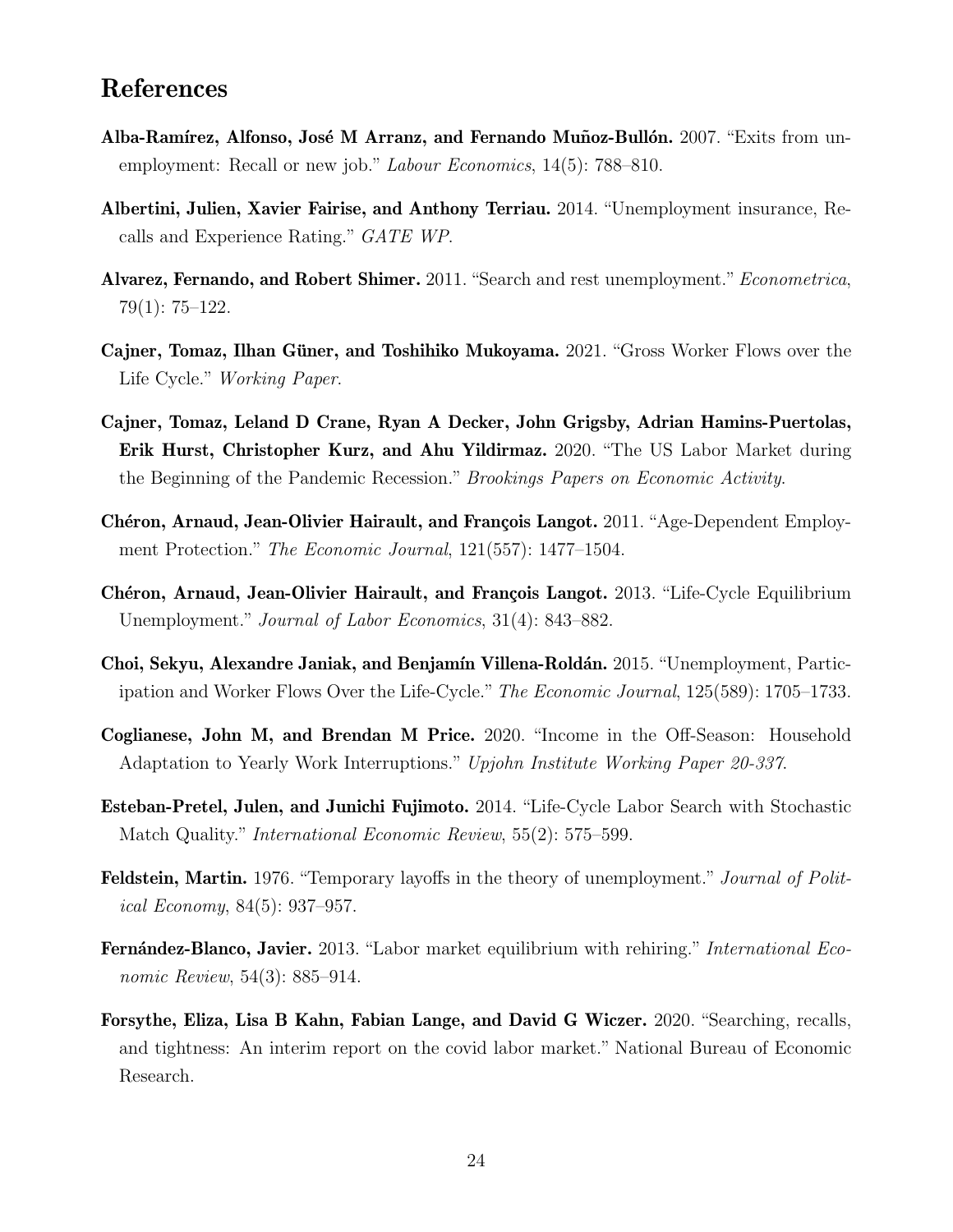- <span id="page-25-0"></span>**Fujita, Shigeru, and Giuseppe Moscarini.** 2017. "Recall and Unemployment." *American Economic Review*, 107(12): 3875–3916.
- <span id="page-25-1"></span>**Ganong, Peter, Fiona Greig, Max Liebeskind, Pascal Noel, Daniel Sullivan, and Joseph Vavra.** 2021. "Spending and job search impacts of expanded unemployment benefits: Evidence from administrative micro data." *University of Chicago, Becker Friedman Institute for Economics Working Paper*.
- <span id="page-25-11"></span>**Gorry, Aspen.** 2016. "Experience and Worker Flows." *Quantitative Economics*, 7(1): 225–255.
- <span id="page-25-2"></span>**Hall, Robert E, and Marianna Kudlyak.** 2020. "Unemployed with jobs and without jobs." National Bureau of Economic Research.
- <span id="page-25-4"></span>**Jansson, Fredrik.** 2002. "Rehires and unemployment duration in the Swedish labour marketNew evidence of temporary layoffs." *Labour*, 16(2): 311–345.
- <span id="page-25-6"></span>**Katz, Lawrence F.** 1986. "Layoffs, recall and the duration of unemployment."
- <span id="page-25-13"></span>**Katz, Lawrence F, and Bruce D Meyer.** 1990*a*. "The impact of the potential duration of unemployment benefits on the duration of unemployment." *Journal of Public Economics*,  $41(1): 45-72.$
- <span id="page-25-7"></span>**Katz, Lawrence F, and Bruce D Meyer.** 1990*b*. "Unemployment insurance, recall expectations, and unemployment outcomes." *The Quarterly Journal of Economics*, 105(4): 973–1002.
- <span id="page-25-10"></span>**Menzio, Guido, Irina A Telyukova, and Ludo Visschers.** 2016. "Directed Search over the Life Cycle." *Review of Economic Dynamics*, 19: 38–62.
- <span id="page-25-9"></span>**Mortensen, Dale T, and Christopher A Pissarides.** 1994. "Job Creation and Job Destruction in the Theory of Unemployment." *The review of economic studies*, 61(3): 397–415.
- <span id="page-25-3"></span>**Nekoei, Arash, and Andrea Weber.** 2015. "Recall expectations and duration dependence." *American Economic Review*, 105(5): 142–46.
- <span id="page-25-8"></span>**Nekoei, Arash, and Andrea Weber.** 2020. "Seven Facts about Temporary Layoffs." *Working Paper*.
- <span id="page-25-5"></span>**Røed, Knut, and Morten Nordberg.** 2003. "Temporary layoffs and the duration of unemployment." *Labour Economics*, 10(3): 381–398.
- <span id="page-25-12"></span>**Stinson, Martha H.** 2003. "Technical Description of SIPP Job Identification Number Editing in the 1990-1993 SIPP Panels." *https://www.census.gov/content/dam/Census/programssurveys/sipp/tech-documentation/user-notes/DescriptionSIPPJOBIDEDITING.pdf*.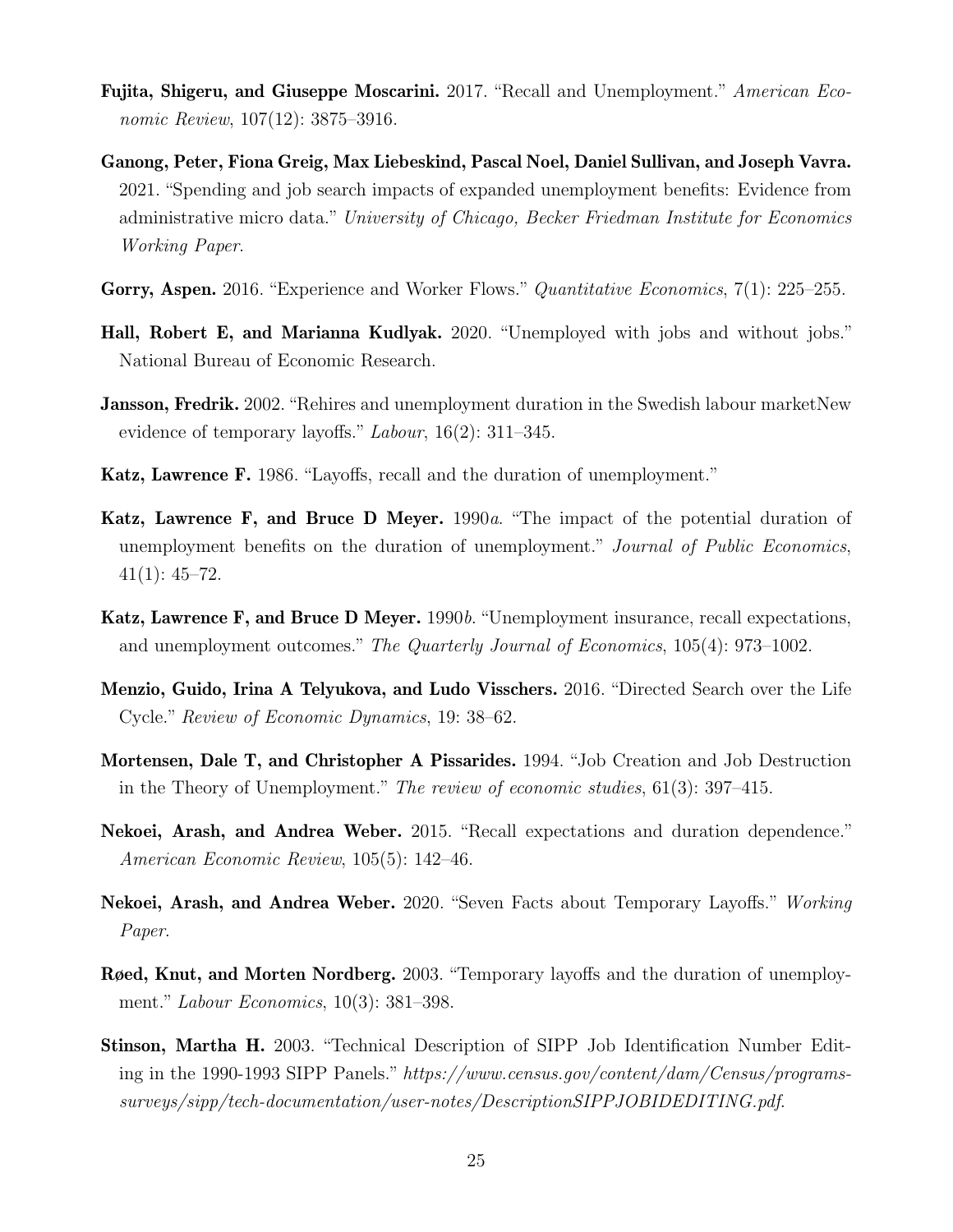<span id="page-26-0"></span>**Topel, Robert H.** 1983. "On layoffs and unemployment insurance." *The American Economic Review*, 73(4): 541–559.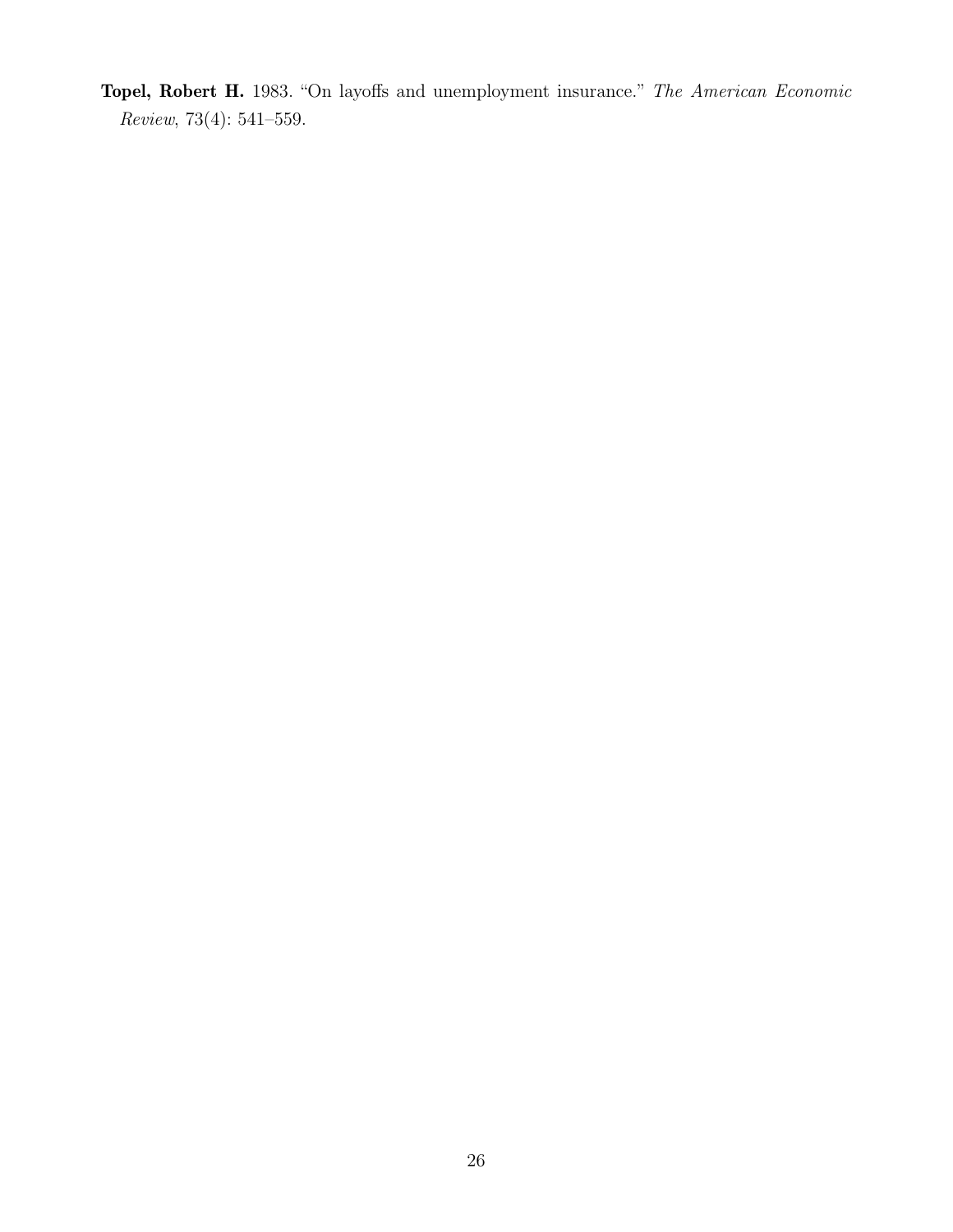# **I Appendix**

## **I.1 Additional Results**

|               | (1)        | (2)         | (3)         |
|---------------|------------|-------------|-------------|
| age           | $0.528***$ | $1.397***$  | $6.286***$  |
|               | (0.037)    | (0.282)     | (1.728)     |
| age_sq        |            | $-0.011***$ | $-0.138***$ |
|               |            | (0.004)     | (0.044)     |
| age_cubic     |            |             | $0.001***$  |
|               |            |             | (0.000)     |
| Specification | Linear     | Quadratic   | Cubic       |
| Observations  | 17537      | 17537       | 17537       |
| R-squared     | 0.15       | 0.15        | 0.15        |

Table A-1: Age specification

Standard errors, \* p*<*0.10, \*\* p*<*0.05, \*\*\* p*<*0.01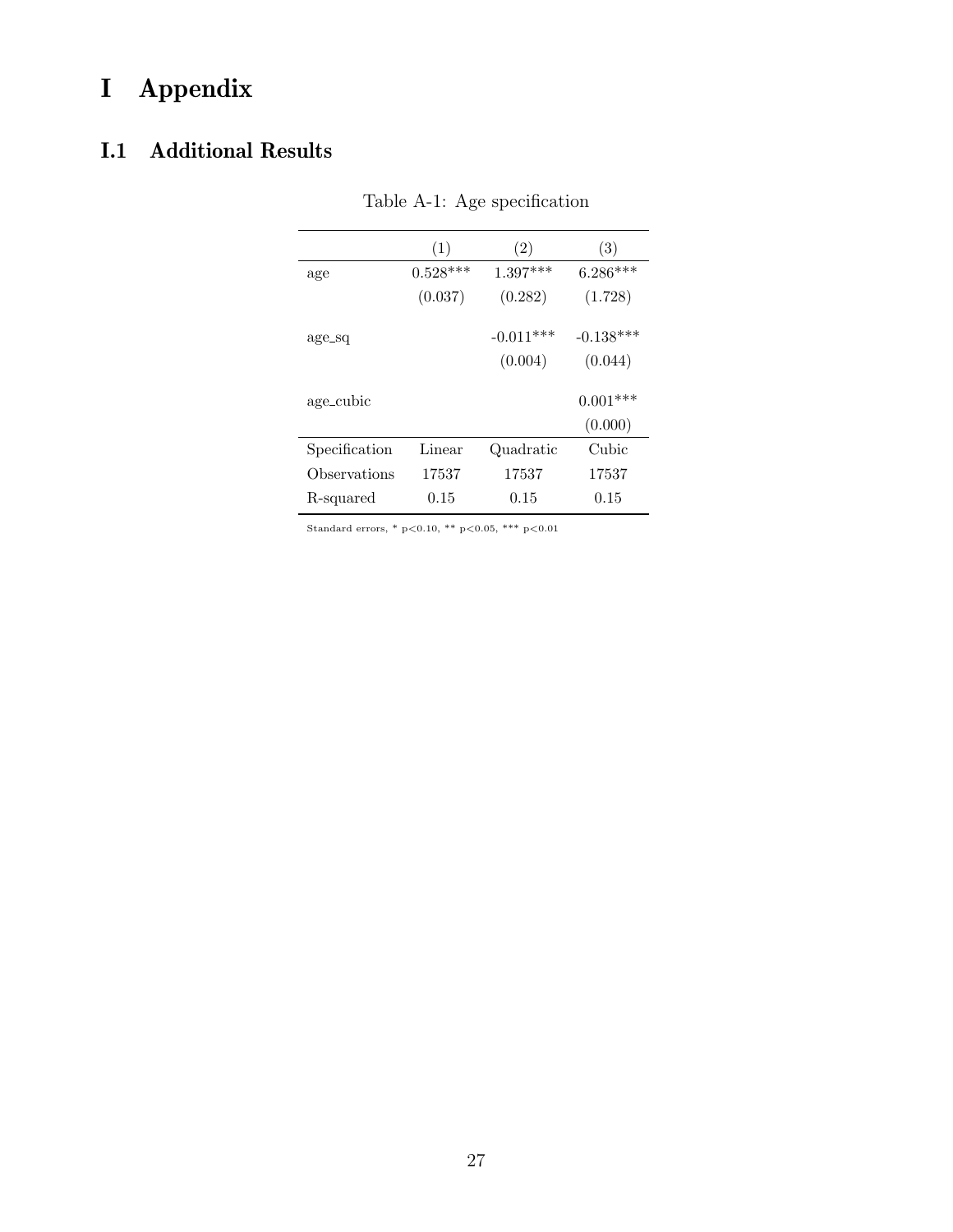



Notes: The figure plots the coefficients of the event study specifications for recalled workers (the top panel) and for workers moving to a new employer after the jobless spell (the bottom panel). The blue lines are for young workers and the red lines are for old workers. Data is from all panels, imputed recalls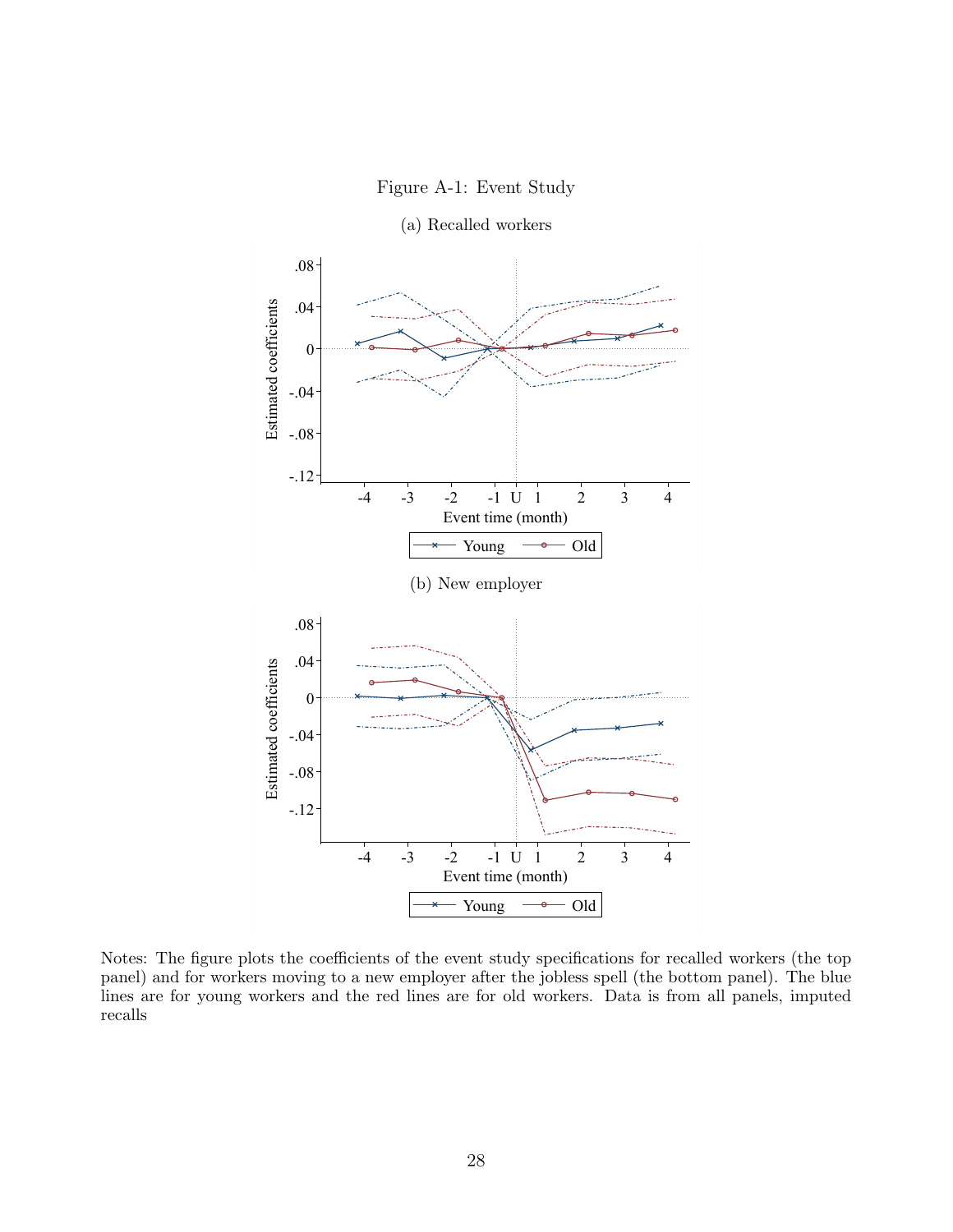Figure A-2: The Distribution of Wage Changes

<span id="page-29-0"></span>

(a) Young workers

Notes: The figure plots the distribution of the wage changes specifications for recalled workers (ENE) and for workers moving to new employers after the jobless spell (ENE'). The top panel is for young workers and the bottom panel is for old workers.